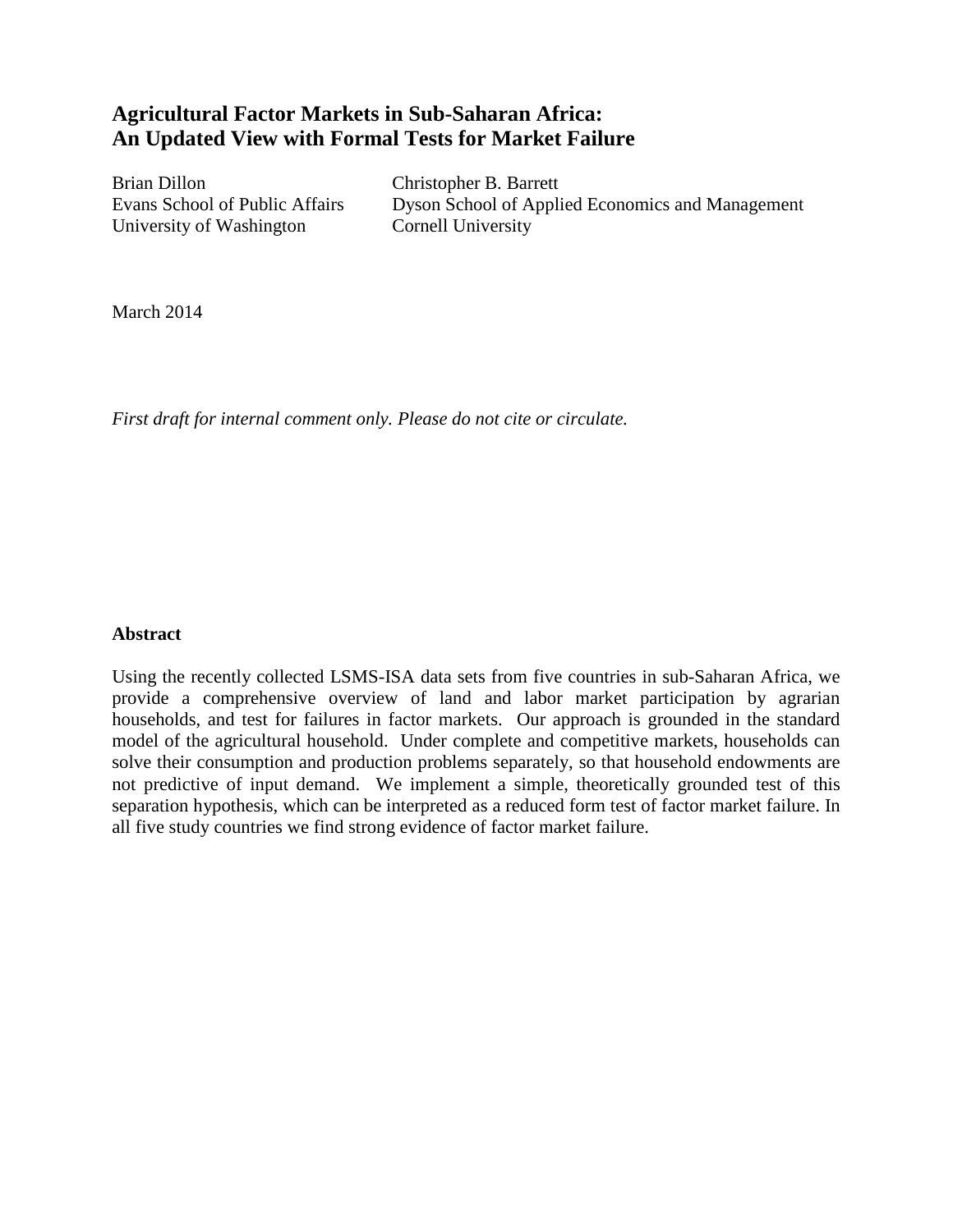### **1. Introduction**

It is a tenet of economic theory that well-regulated, competitive markets, in combination with adequate institutional support, do a better job of allocating resources between and within sectors than do government planning programs. In the structural adjustment era of the 1980s-90s, this belief underpinned the broad transition away from government management and toward market liberalization in much of sub-Saharan Africa (SSA). In the ensuing decade and a half, as it has become clear that liberalization *per se* was not sufficient to raise growth rates and rapidly reduce poverty throughout the region, attention has turned to market failures. It is now presumed that failing markets are a general feature of African economies. Substantial resources are committed each year to programs aimed at diagnosing and remedying these failures.

The agricultural factor markets of sub-Saharan Africa are among those widely believed to be failing or incomplete. The proclaimed shortcomings are many: bad roads, unavailable or unreliable electrical and telecommunications services, insufficient credit, lack of insurance, tenure systems that do not ensure secure property rights, corrupt officials, crowded ports, slow development of improved technologies at agricultural research centers, labor supervision problems, and others. The perceptions among governments and practitioners are that (i) these deficiencies interfere with the efficient distribution of resources, leaving farmers ill-served by the markets for land, labor, seeds, and other factors of production, and (ii) these failures prevent the efficient allocation of resources among households, and among plots managed by a single household, leading to lower output and slower growth than would otherwise be achieved. Proposed solutions to these deficiencies range from direct involvement in factor markets by the highest levels of government – as embodied in the commitment of the 2010 Abuja Declaration on Fertilizer by governments across Africa to increase subsidization of fertilizer – to numerous micro-lending programs and small-scale input subsidy programs run by NGOs.

As in the structural adjustment era, however, this belief in market failure is based as much on speculation as on hard empirical evidence about how markets function in Sub-Saharan Africa (Berg 2013). Writing about credit market failures in the New Palgrave Dictionary of Economics, Ray (2008) comments that while such failures are a consistent theme in both the research and donor communities, "direct empirical evidence on the existence of credit constraints is surprisingly sparse." Fafchamps (2004) argues that markets in SSA in many ways are more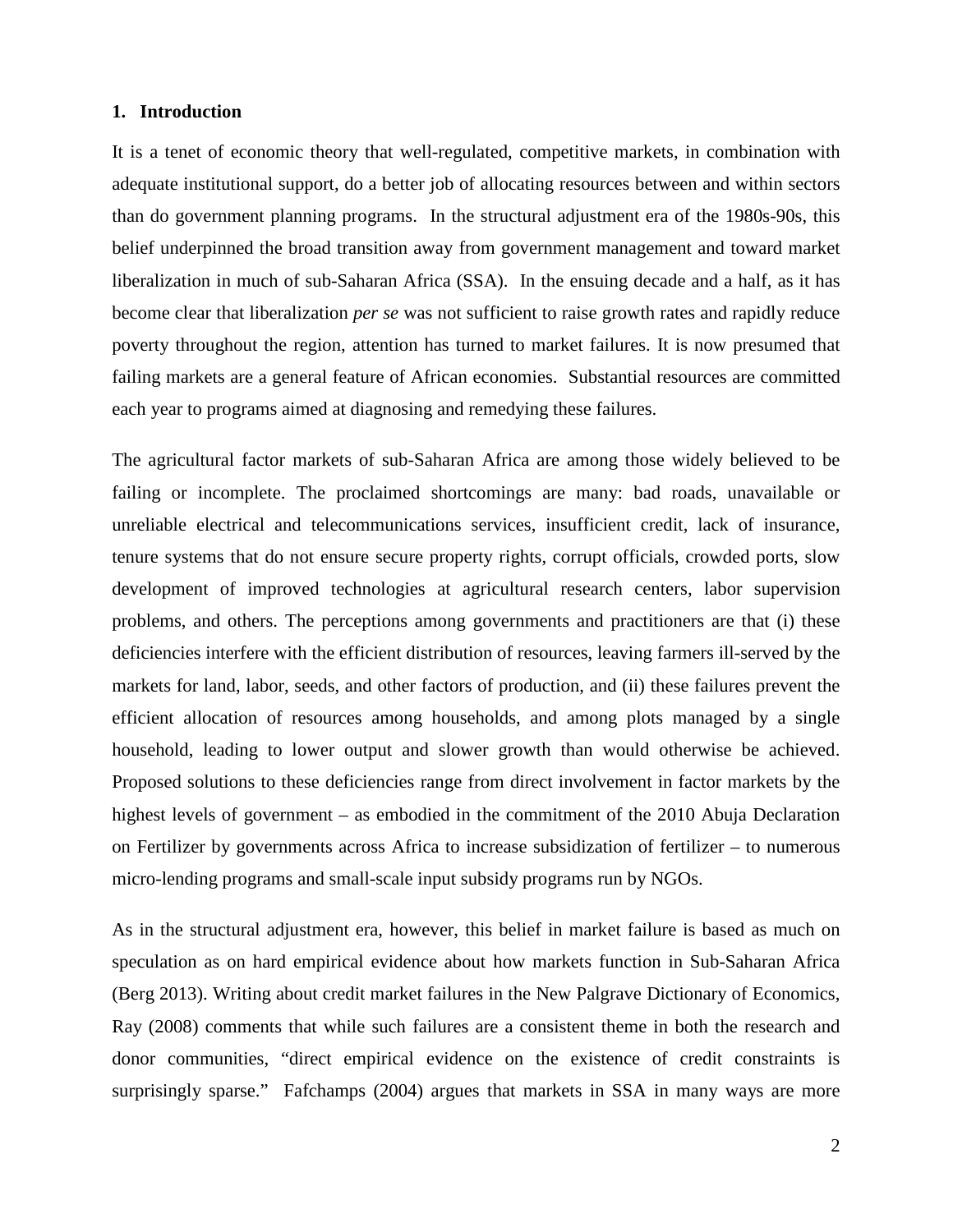robust and active than those in the developed world because trade in Africa is typically accomplished with cash-and-carry exchange at prices negotiated on the spot, resource allocation usually involves market exchange between intermediaries rather than administrative decisions internalized within vertically integrated firms, and many Africans act as both buyers and sellers of commodities and labor.

These arguments should not be read as evidence that factor markets function well across SSA. Instead, they serve as a reminder of the need for careful empirical research on market performance in specific settings. A steady stream of price transmission research on African agricultural output markets has rigorously tested hypotheses – such as the 'law of one price' – relating to how completely and quickly demand or supply shocks transmit across space and time.<sup>[1](#page-2-0)</sup> Those studies have been able to precisely identify where transport costs, trade policies, etc. lead to inefficiencies in product market performance and where they do not. There has been little corresponding effort to explore comprehensively how well factor markets function in rural Africa, much less precisely where and why those breakdowns occur.

The aim of this paper is to offer a first step toward filling this important knowledge gap. Using newly available data from the Living Standard Measurement Study-Integrated Surveys on Agriculture Initiative (LSMS-ISA),<sup>[2](#page-2-1)</sup> we test for market failures in five of the major economies of sub-Saharan Africa (Ethiopia, Malawi, Niger, Tanzania, Uganda). The LSMS-ISA data are largescale, nationally representative, recently and rigorously collected, agriculturally intensive, and comparable across countries. As the first data sets of this kind, they present a unique, high-value opportunity to make progress on important questions about agriculture factor market performance in Africa.

The specific goals of this paper are twofold, and admittedly modest. First, we document the observed patterns of factor market participation by agricultural households. We focus on land and labor markets, as the prevailing wisdom seems to be that few farmers participate in these markets in rural Africa, instead relying on household labor and owned or informally allocated land. We show that, in fact, a large share of farmers transact in agricultural labor or land markets.

<span id="page-2-0"></span><sup>&</sup>lt;sup>1</sup> For good, if slightly dated, surveys of the literature, see Fackler and Goodwin (2001) and Abdulai (2006,2007) and for some more current studies, see van Campenhout (2007), Moser et al. (2009) and Myers and Jayne (2012).

<span id="page-2-1"></span><sup>&</sup>lt;sup>2</sup> The LSMS-ISA is coordinated by the Development Economics Research Group of the World Bank in cooperation with national statistical offices in surveyed countries.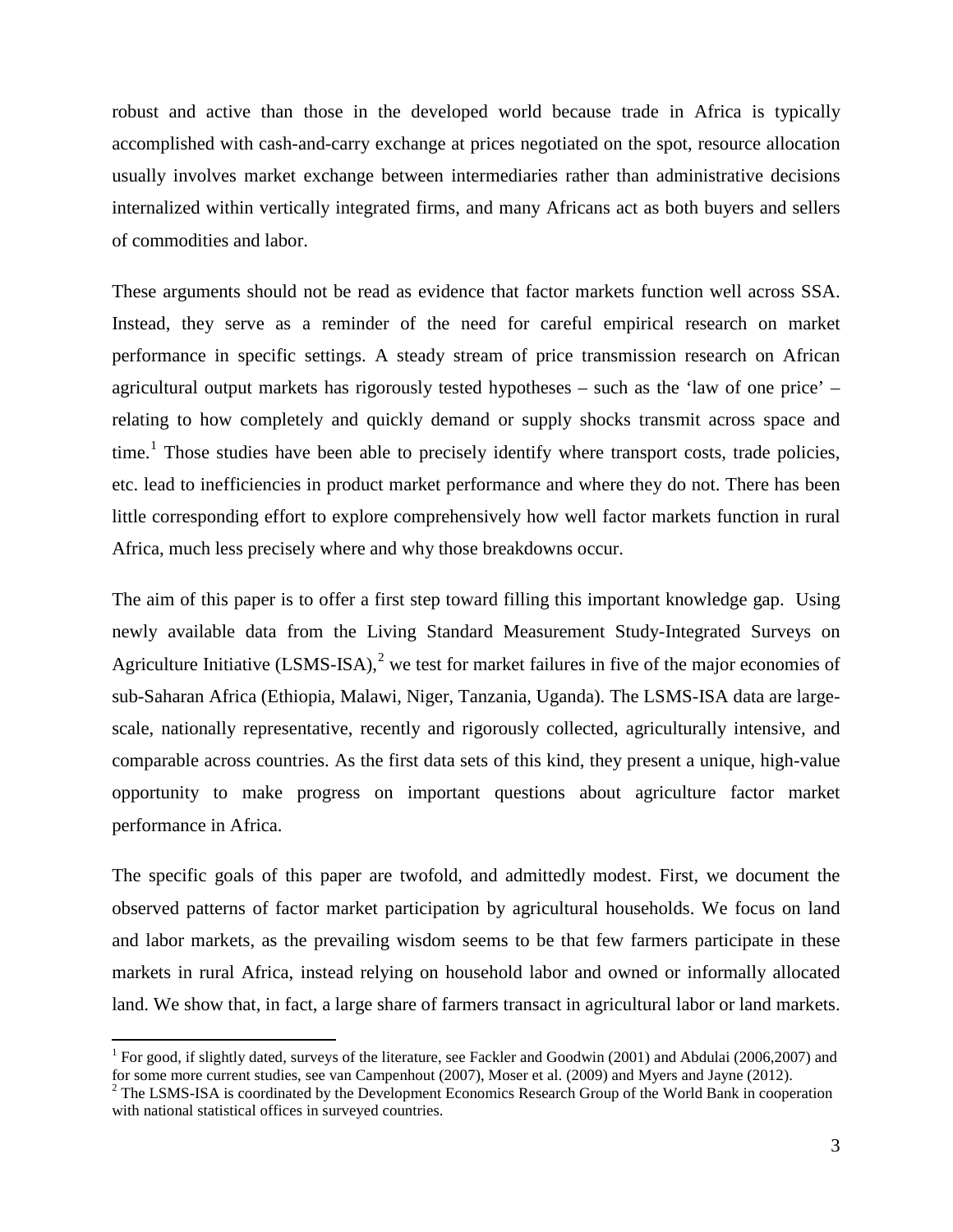These markets plainly exist and are used extensively, naturally raising the question of how well they function.

Our second goal is to use a well-established, reduced form approach to test for market failures using the input demand functions of agrarian households (Benjamin 1992, Udry 1999). For all five study countries we are able to strongly reject the null hypothesis of complete and competitive factor markets.

The test of market failure that we employ is grounded in the standard model of the agricultural household (Singh et al. 1986). The model makes explicit the prediction that when markets are complete and competitive, households can make decisions about production and consumption separately and recursively. This is the "separation hypothesis". If the separation hypothesis holds, households behave as if they allocate resources so as to maximize farm profits first, and then make consumption choices conditional on the budget set that results from farm profit maximization. Because that budget set depends on households' holdings of land, labor, and capital, endowments necessarily affect consumption behaviors. But if factor markets work well, endowments should not affect first-stage production behaviors. This is because, for example, a household could hire labor to replace household labor that is devoted to leisure or off-farm work. Or it could hire in land that it could farm productively even if it does not own land. Conversely, if the separation hypothesis does not hold, then consumption decisions – which are partly determined by endowments – affect factor allocation choices in production. This potentially leads to economy-wide inefficiencies in factor usage.

At the heart of the reduced form test employed in this paper is the observation that when markets are complete and competitive and the separation hypothesis holds, household size – the household's labor endowment – is not predictive of labor demand.<sup>[3](#page-3-0)</sup>

Non-separation between the two sides of the household's resource allocation problem is generally understood to be a consequence of two conditions. First, households must have

<span id="page-3-0"></span><sup>&</sup>lt;sup>3</sup> There is also a structural approach to the study of the separable household model, involving estimation of production functions and comparison of the marginal product of inputs to their market prices (Jacoby 1993, Skoufias 1994, Barrett et al 2008). Le (2010) describes the two approaches in detail and develops a GMM-based estimation technique to implement both methods simultaneously. We focus on the reduced form approach developed by Benjamin (1992) and Udry (1999) because it lends itself more readily to interpretation as a test of specific market failures.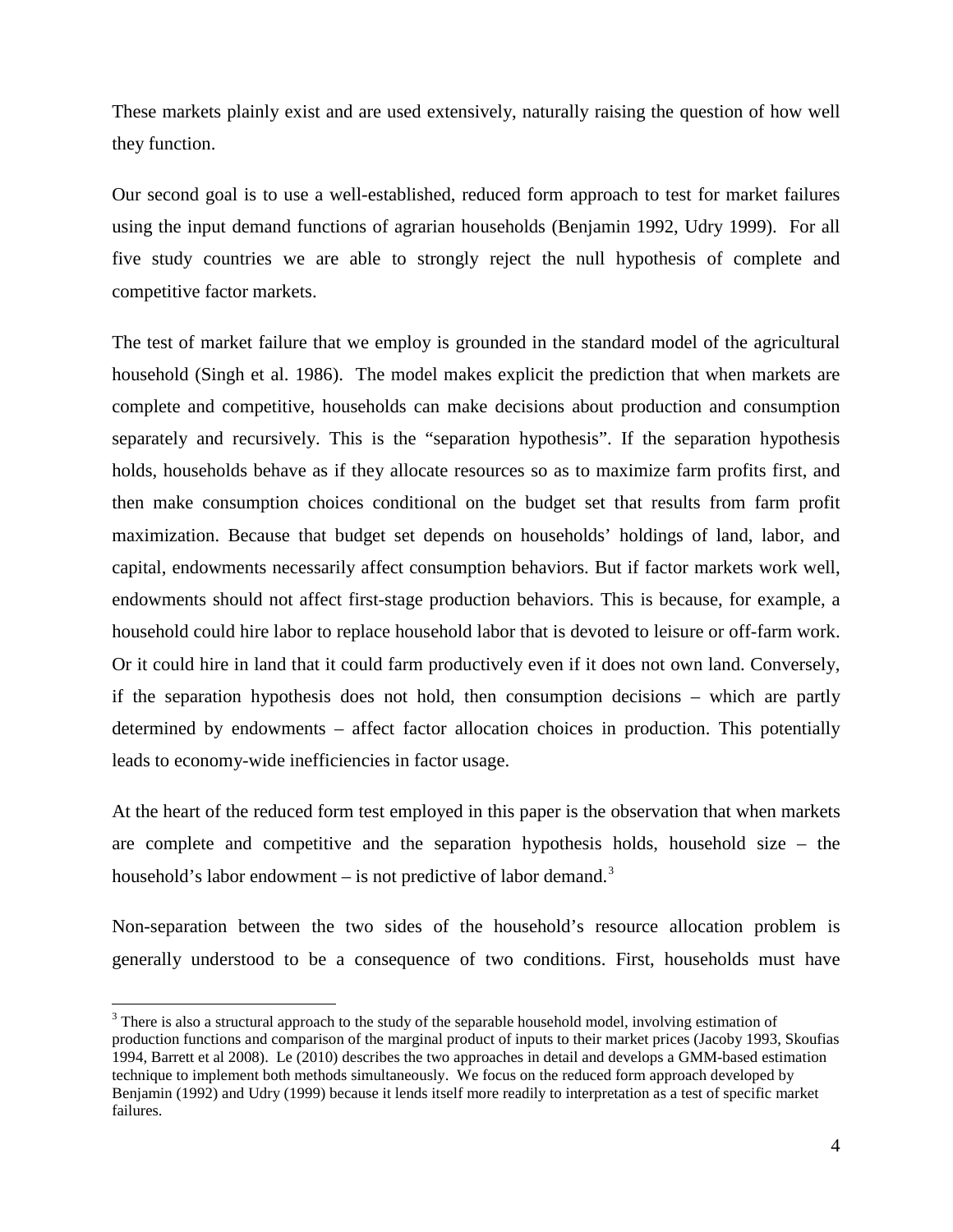preferences over some factor of production independent of those related to the value of final output. One obvious example in the case of agrarian households is that household members use their time to supply labor to the family farm, but also consume time as leisure. If hired labor is a perfect substitute for household labor, the consumption and production uses of that resource can be effectively separated. Second, *at least two* factor markets must fail to clear at prices determined competitively by the prevailing supply and demand curves. If credit, labor, land and other factor markets are complete and competitive, and if household-specific shadow prices do not vary substantially around prevailing market prices (de Janvry *et al* 1991, Barrett 1996, Barrett et al. 2008), then the efficient allocation of resources on the farm is independent of household endowments.

A number of other recent papers have sought to evaluate market function in a variety of settings in Africa. Not surprisingly, results have been mixed. Berg (2013) uses anticipated changes in household income in South Africa to test for the presence of credit constraints. While he cannot reject that the observed patterns are due to precautionary savings, he does find strong indicative evidence in support of credit market failures. In the context of a multi-faceted randomized controlled trial, Karlan et al. (2013) find strong evidence for incomplete insurance markets among farmers in Ghana. Barrett et al. (2008) show with data from Cote d'Ivoire that significant differences exist between shadow wages derived from estimated production functions and local market wages paid the same workers, which can be interpreted as evidence of failure in a number of agricultural input markets. On the other hand, separate studies from Kenya and Malawi suggest that given the relative prices of outputs and fertilizer, subsidies may induce most farmers to apply fertilizer at levels well beyond that which is profitable, calling into question the degree to which input market failures are a binding constraint on productivity (Ricker-Gilbert et al. 2009, Sheahan 2011).

The paper proceeds as follows. In the following section we briefly discuss the link between the separation hypothesis and policymaking, and summarize references in the general development literature to market failure in African agricultural factor markets. Section 3 briefly reviews the core theoretical model, the optimal conditional factor demand functions derived from that model that underpin the separation hypothesis, and the empirical specification of the workhorse reduced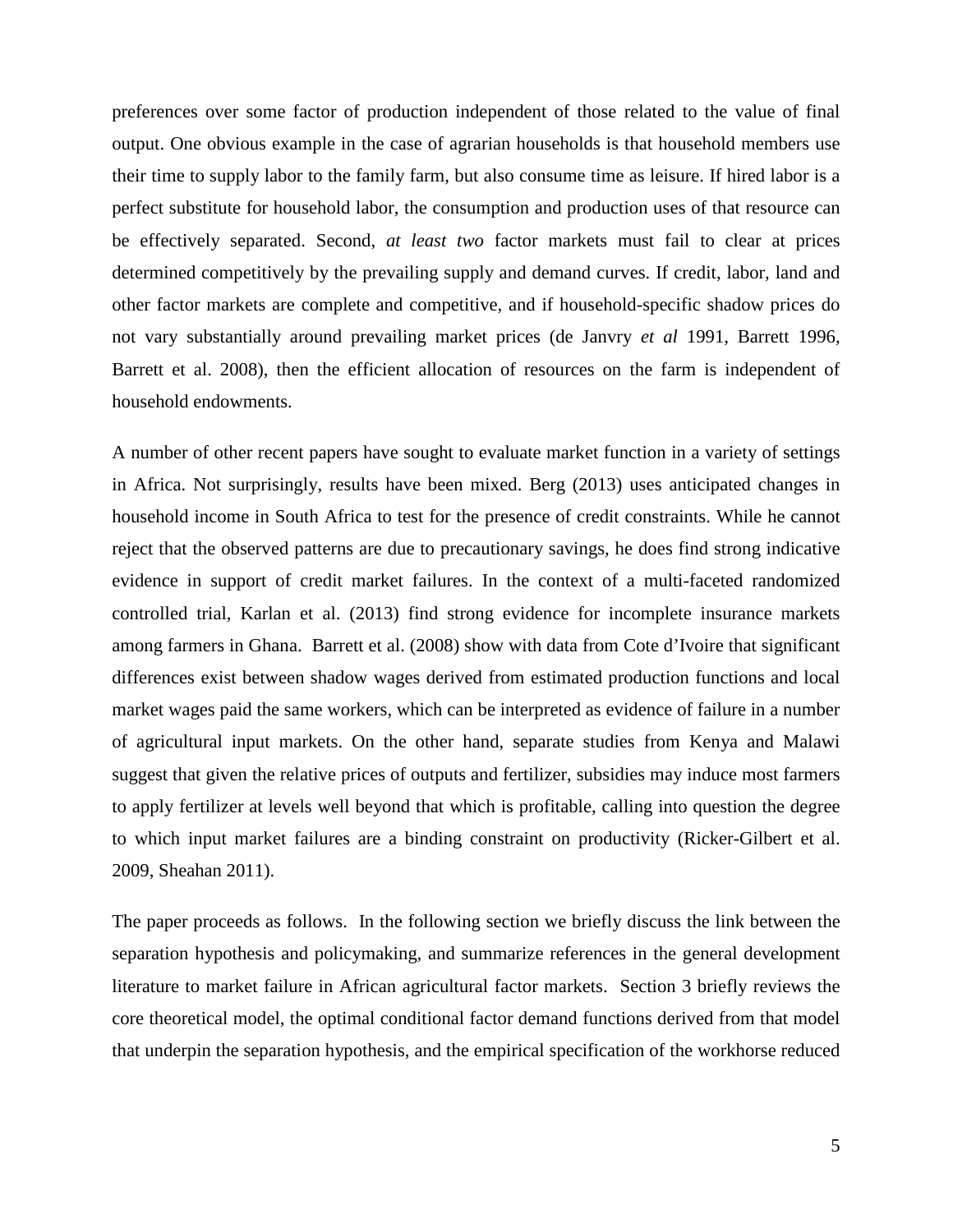form test of that hypothesis. Descriptive statistics are presented in Section 4. Section 5 presents results, and Section 6 concludes with implications for both policymakers and researchers.

## **2. Market Failure and the Policy Dialogue**

Policy reports and strategic plans put forward by the development community frequently presume that market failures are common across SSA, and make recommendations accordingly. For example, the 2011 Rural Poverty Report of the International Fund for Agricultural Development (IFAD) contains an in-depth discussion of key markets for rural households, including the markets for information, infrastructure, credit and insurance (pp. 125-140). The report also touches on contract farming and on the pressing need for low income countries to capture a larger share of the agricultural value chain. However, while the IFAD report considers a range of policies that could be considered remedies for failing markets, no evidence for the existence of market failures is provided.

Similarly, input market failures are implicitly assumed in various sections of the 2008 World Development Report (WDR) on *Agriculture for Development*. On page 12 of the overview, the WDR covers the topic of "mak<sup>[ing]</sup> input markets work better" without discussing how it is that we know that input markets do not currently work well. The policy discussion in this part of the WDR is restricted to a discussion of input subsidies.

In the FAO Regional Strategic Framework for Africa, 2010-2015, the authors point out that Africa has lowest levels of improved inputs per unit land in the world (p. 10). While this is not necessarily evidence of failures in input markets, it is consistent with such failures, and it underpins an emphasis on correcting input market failures.

Finally, the 2010 Abuja Declaration on Fertilizers for an African Green Revolution makes explicit the concern that input market failures contribute directly to food insecurity. The authors of the declaration assert that degraded soils badly need fertilizer if intensification is to be achieved, and resolve to adopt targeted fertilizer subsidies. Yet while there is little dispute about the degradation of soils across SSA from underinvestment in land productivity, it is not clear that fertilizer subsidization is the highest return use of public resources to support agricultural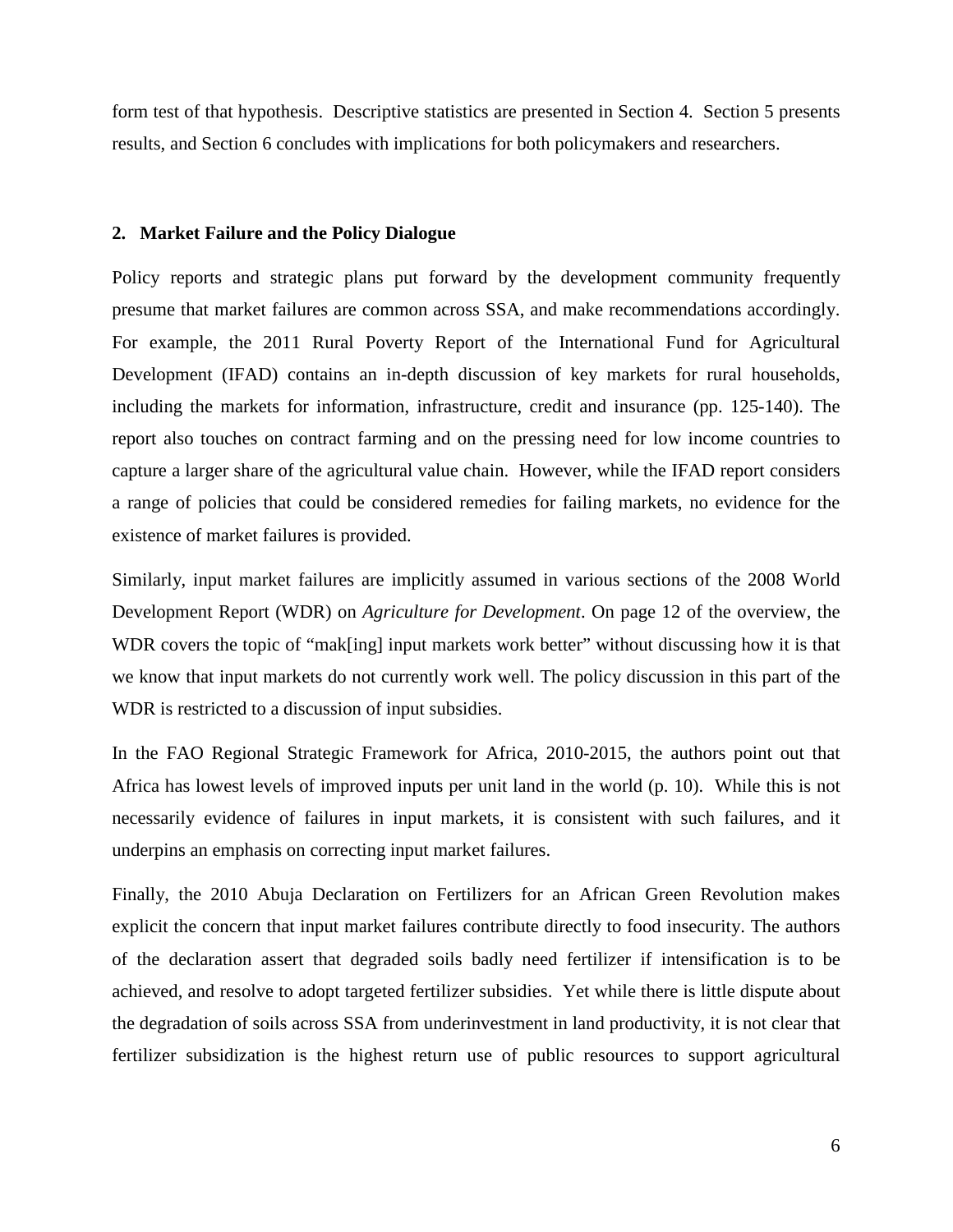intensification and reductions in rural poverty (Marenya and Barrett 2009, Ricker-Gilbert et al. 2009, Sheahan 2011).

We mention these four documents not to implicate them in misstating the problems facing smallscale farmers in Africa. Indeed, these reports typify the public discourse on this issue. Rather, our point is that priority setting in this area is based largely on longstanding perceptions about factor markets, and not on empirical evidence from rigorous hypothesis testing. Given the magnitude of the investments made based on this assumption, careful empirical studies of the nature and extent of market failure in sub-Saharan Africa are urgently needed to better inform priority setting by governments and the development community. In the absence of such research we cannot determine whether markets in Africa frequently fail to clear, or whether markets generally work well but the central problem is that many households are endowed with quantities and qualities of land and labor that are insufficient to generate returns, *at market prices*, leading to sustained growth out of poverty. Furthermore, if the presumption of widespread factor market failures is indeed accurate, research needs to identify precisely which markets fail among the multiple candidates so that interventions can be targeted effectively at the source(s) of the problem.

Consider the following example. High transaction costs, weak enforcement of contracts, significant output risk – features common to rural economies in SSA – could induce market failure by causing mismatches in supply and demand or supporting non-competitive pricing. But these features also increase suppliers' costs, which shifts supply curves inward, raises equilibrium prices, and reduces trading volumes. In this latter case, low levels of factor usage are the equilibrium outcome of competitive markets, even though they may be sub-optimal from a social perspective. Distinguishing between these two cases is essential to policy design, because the instruments to fix broken markets are not the same as those to add value to products in wellfunctioning markets. If markets actually work well (in the sense that prices adjust to clear supply and demand), the implication is that greater attention should be paid to other pathways to growth, for example increasing the value *above* current market prices of the land and labor that constitute the primary endowments of most poor households in Africa. If, by contrast, we can reject the hypothesis that African agricultural factor markets are complete and competitive, then directly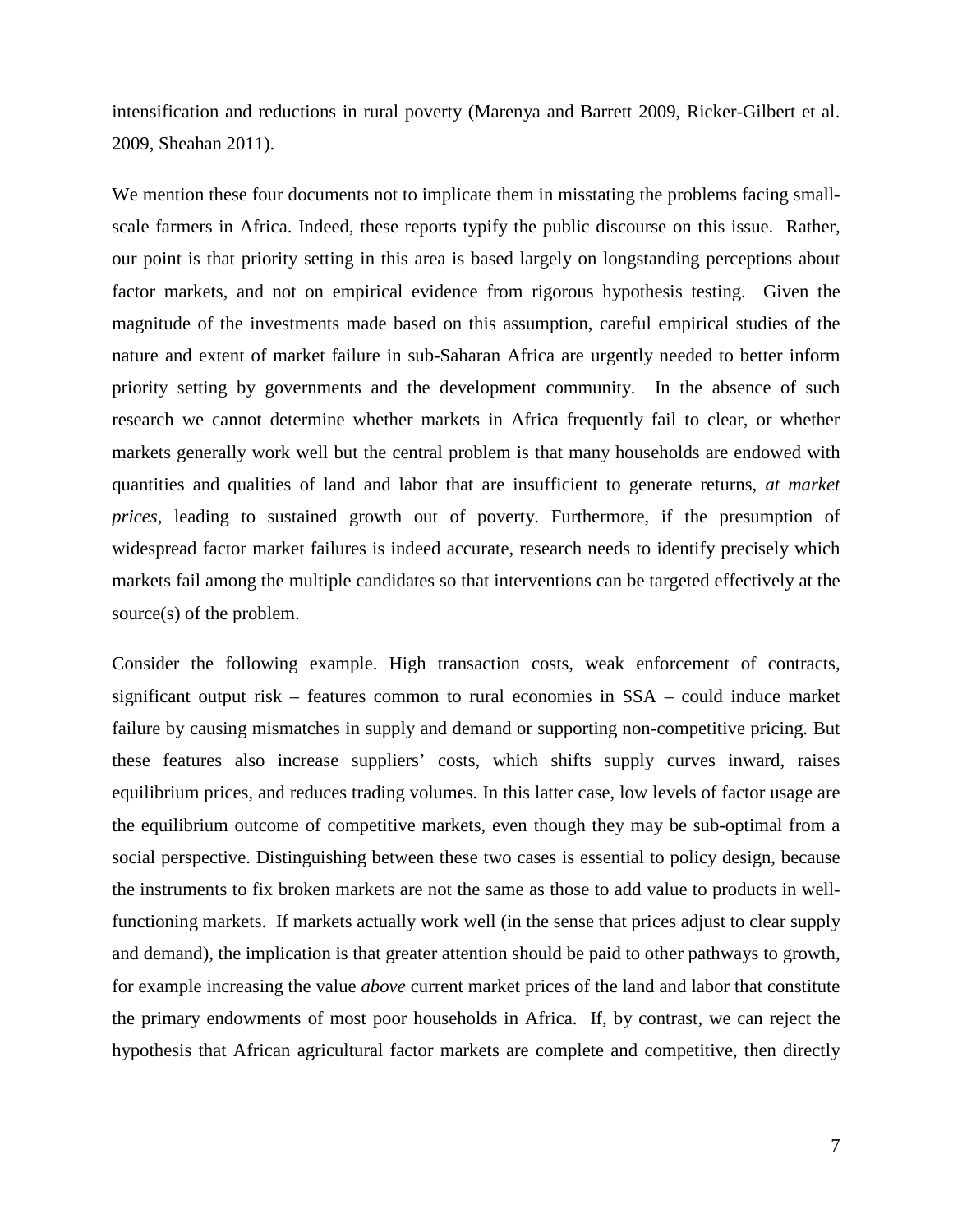targeted interventions to address the sources of market failure can help liberate the latent productivity and growth potential of African rural households.

### **3. Theory and empirical framework**

In this section we outline a basic model of the agricultural household and emphasize the role played by the separation hypothesis. We derive the reduced form test of the separation hypothesis that will represent the baseline specifications for our empirical results. Our goal is only to describe the basic empirical framework, so we leave aside certain complicating factors that can be readily incorporated in future work. The exposition in this section is most directly indebted to Udry (1999) and Barrett et al.  $(2008).<sup>4</sup>$  $(2008).<sup>4</sup>$  $(2008).<sup>4</sup>$ 

In a particular cropping year a household has a total labor endowment of  $\overline{L}$ , which it divides between leisure  $L^l$ , work on the household farm  $L^h$ , and supply of labor to the market,  $L^m$ . The household has preferences over consumption of goods,  $C$ , and leisure,  $L^l$ , represented by the strictly increasing, concave utility function  $U(C, L^l | Z)$ . The utility function is conditional on household characteristics *Z*, which includes endowments not explicitly denoted elsewhere. The household produces a single food commodity for sale or consumption using a strictly increasing, concave production technology  $F(L, X, A | W)$ , where L represents total labor application, X is a vector of non-labor inputs,  $A$  represents land inputs, and  $W$  represents exogenous agro-climatic factors such as pests and weather conditions. The household owns land  $A<sup>o</sup>$  and rents in (net) land area  $A<sup>r</sup>$ , the sum of which is total land in cultivation, A. The household can hire labor on the market, represented by  $L^d$ . Let  $p_x$  be the vector of non-labor input prices, w be the market wage rate,  $p_A$  be the price of land, and  $p$  be the price of the output, all of which are known to the household. Abstracting from uncertainty over exogenous conditions, the household's utility maximization problem is:

$$
(1) \tMax_{C,L^l,L^h,L^d,L^m,A^r,X} U(C,L^l|Z)
$$

<span id="page-7-0"></span><sup>&</sup>lt;sup>4</sup> The canonical reference is Singh et al. (1986). Lau et al. (1978) and Benjamin (1992) were also helpful in developing the model outlined here.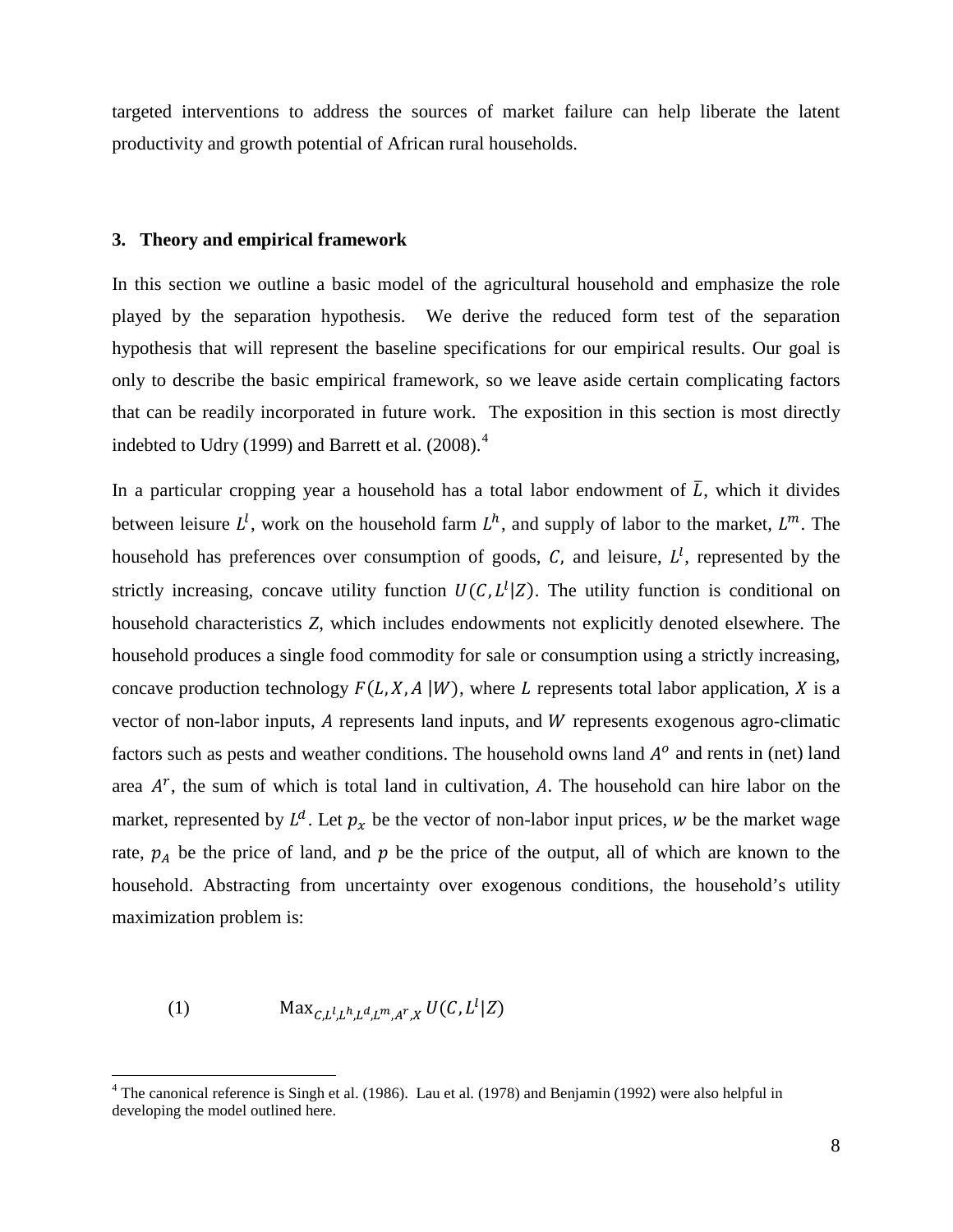subject to:

(2) 
$$
pC - wL^m \leq pF(L, X, A|W) - wL^d - p_xX - p_AA^r
$$

- (3)  $L \equiv L^h + L^d$
- (4)  $A \equiv A^o + A^r$
- (5)  $\bar{L} \ge L^h + L^m + L^l$
- (6)  $L^l, L^h, L^d, L^m, X, A, C > 0$

Under the standard assumptions about the utility function, weak inequalities (2) and (5) are binding at the solution. The problem can be solved by first choosing total agricultural labor demand  $L$ , non-labor inputs  $X$ , and land inputs  $A$  to maximize farm profit, conditional on  $W$ . This is represented by the right-hand side of the inequality in (2). The household then solves its utility maximization problem conditional on optimal profits. This is the essence of the separation hypothesis. With complete and competitive markets, the household can buy and sell labor, land and other inputs at exogenous, market-clearing prices, so that its production and consumption decisions can be explored as if they were made completely separately.

If the separation hypothesis holds, then the solution to the household's problem implies the following:

- (7)  $\Pi^*(p, p_x, p_A, w) = \max_{A, X, L} pF(L^*, X^*, A^*|W) wL^{d*} p_x X^* p_A A^*$
- (8)  $L^* = L(p, p_x, p_A, w | W)$
- (9)  $A^* = A(p, p_x, p_A, w | W)$
- (10)  $X^* = X(p, p_x, p_A, w | W)$
- (11)  $C^* = C(p, p_x, p_A, w, \bar{L}, A^o | W, Z)$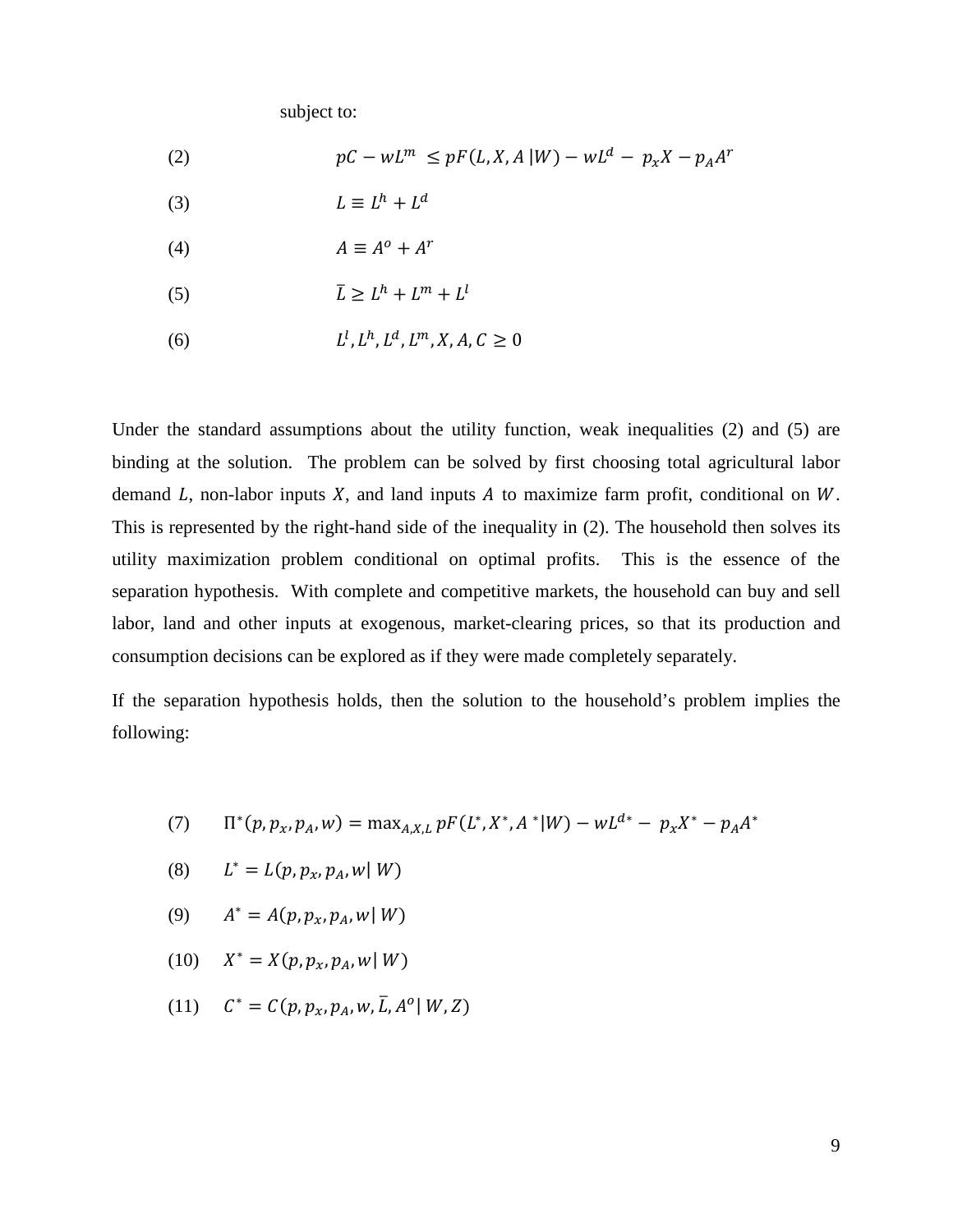where equation 7 is the profit function, equations 8–10 are the input demand functions, and equation 11 is the consumption function.

Various sets of tests based on equations 7–10 that can be interpreted as tests of the underlying assumption of complete and competitive factor markets. As is clear in these equations, inputs depend only on exogenous prices, plot and weather characteristics if the separation hypothesis holds. This suggests that a reduced form strategy for testing the separation hypothesis is to include in the estimation of an input demand functions any other variable that is an argument of the consumption function – per equation  $(11)$  – but that does not appear in equations 7-10. Natural options are the household labor endowment or other household characteristics that should influence consumption patterns without impacting the household's full income. A test of complete and competitive markets can be implemented as a test of the exclusionary restriction that input demands are invariant to household characteristics. In particular, labor factor demand should be invariant to household labor endowments,  $\overline{L}$ . This is the intuition underlying most of the tests in the seminal paper of Benjamin (1992). Following this approach, in this paper we are focus on the restriction implied by equation 8, the conditional labor demand function of the household under the null hypothesis of complete and competitive markets.

To test this restriction we estimate regressions of total labor demand on prices, land inputs, and household characteristics  $Z_h$ , using the following general specification:

(12) 
$$
\log L_h = \alpha + \beta \log \bar{L}_h + \delta \log A_h + \gamma Z_h + \phi \text{ Prices} + \mu_h
$$

where  $(\alpha, \beta, \delta, \gamma, \phi)$  represent coefficients, the subscript h indicates households, and  $\mu$  is a mean zero, iid, normally distributed error term. In this case the separation hypothesis is represented by the null hypothesis,  $H_0: \beta = 0$ . Rejection of that null in favor of the alternate hypothesis,  $H_A: \beta \neq 0$ , implies rejection of the exclusionary restriction that follows from the presence of complete and competitive markets.

We report OLS estimates of equation 12, separately for each of the five study countries. This is similar to the "parsimonious OLS" specification in Benjamin (1992). In focusing on this baseline specification we make a number of simplifying assumptions. In particular, we treat land inputs as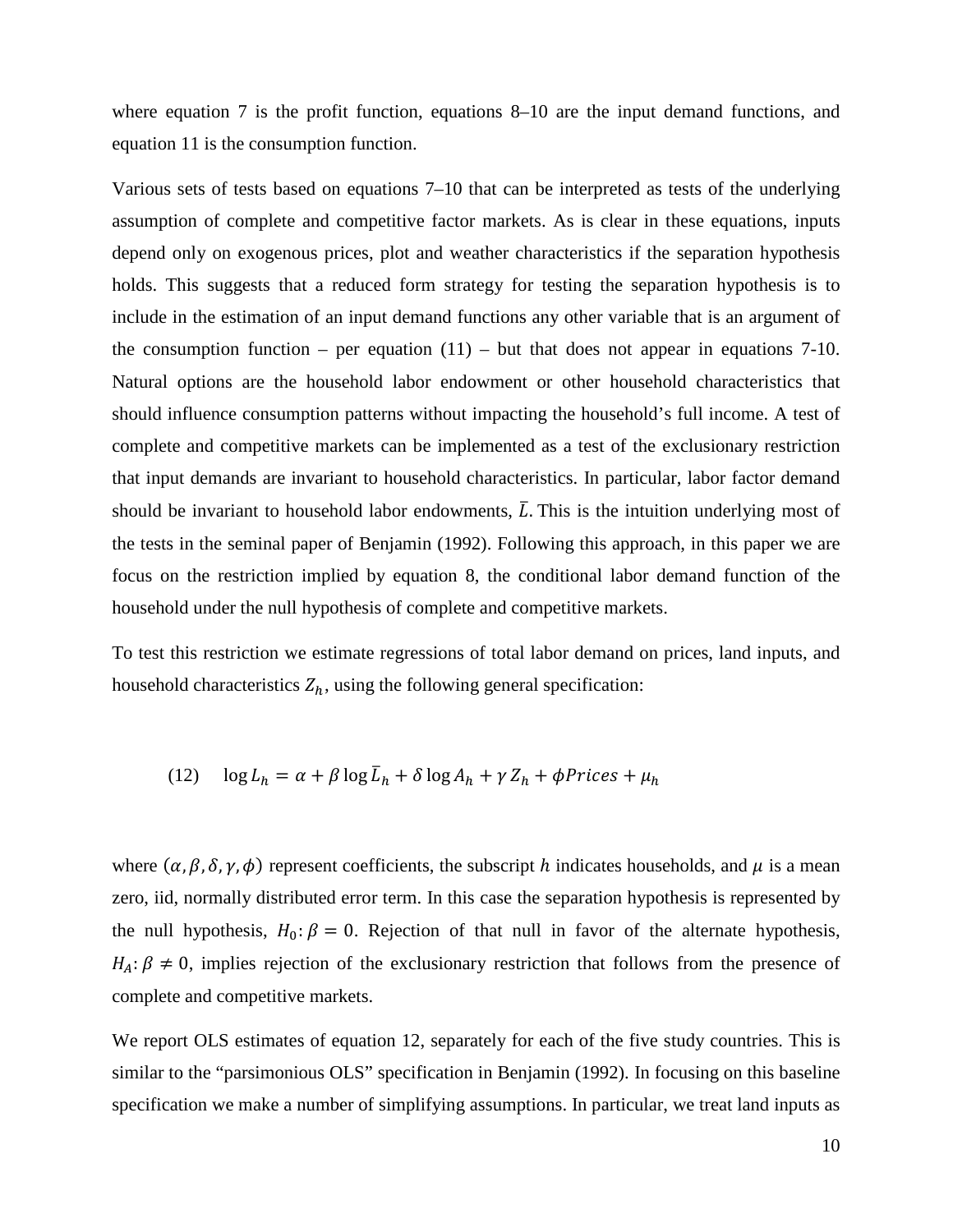fixed within the cropping season and household size as exogenous, we do not disaggregate household size by demographic characteristics of household members (although we do include some demographic controls in  $X_h$ ), and we ignore the role of supervisory household labor as a complement to hired labor. We also do not make adjustments for possible productivity differences between hired workers and household workers. Finally, following Benjamin (1992), we drop child labor inputs from the calculation of total labor demand, and we ignore harvest period labor out of concern that if labor markets fail, they are most likely to do so during this peak period of labor demand.<sup>[5](#page-10-0)</sup> Extensions to cover these additional concerns are left for future work.

The test of the separation hypothesis implicit in equation 12 cannot be interpreted as a test of labor market failure specifically. It is well understood that multiple market failures are required to generate distortions in factor or output markets because relative prices – not absolute prices – are what matters in determining the efficient allocation of resources. If we reject the null hypothesis that the coefficient on household size is statistically indistinguishable from zero, all that we can conclude is that *some multiple* factor markets (potentially including markets for credit, insurance, or land) are failing (Udry 1999). A detailed exploration of precisely *which* markets are failing requires structural estimation that is left to future analysis.

### **4. Data**

The data for this paper are from the Living Standards Measurement Study and Integrated Surveys on Agriculture (LSMS-ISA) project, sponsored by the Bill and Melinda Gates Foundation and implemented by the national statistics offices of participating countries with technical expertise and oversight provided by the Development Research Group of the World Bank.<sup>[6](#page-10-1)</sup> These data sets are nationally representative, and they cover a comprehensive set of demographic, health, economic and agricultural topics. Although there is variation in survey content between countries, efforts were made to ensure as much comparability as possible in questionnaire design and coverage. Panel data are available for some countries and will be available for all study countries in the coming years, though in this paper we make use of only a

<span id="page-10-0"></span><sup>&</sup>lt;sup>5</sup> Harvest labor is included in total labor demand for households in Uganda, because hired labor is not disaggregated by activity.

<span id="page-10-1"></span> $6^{\circ}$  See the project website for additional details[: http://go.worldbank.org/OQQUQY3P70.](http://go.worldbank.org/OQQUQY3P70)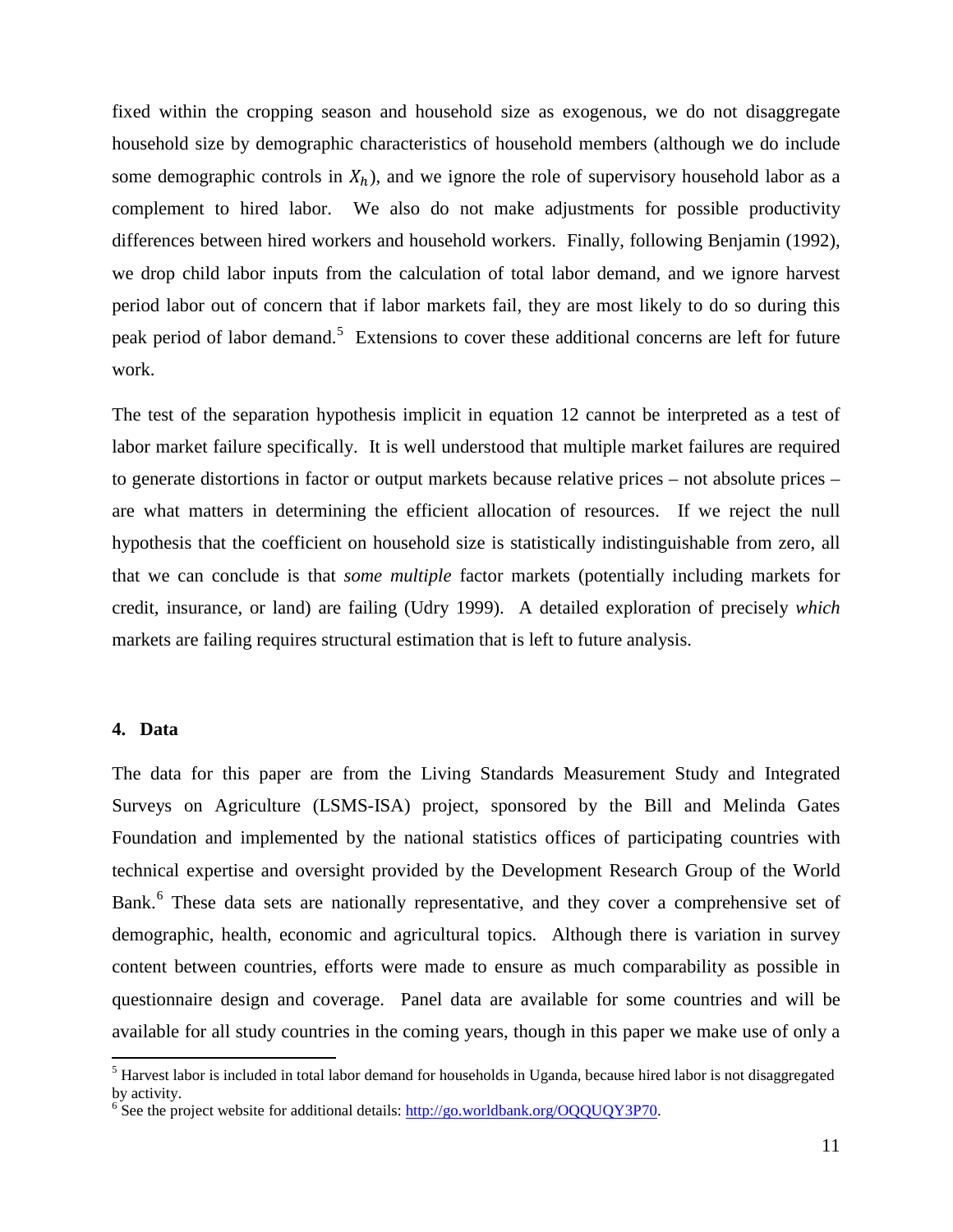single cross section for each country. For each country we restrict the sample to households that report cultivation of a positive number of acres during the season under study.

Of the six LSMS-ISA countries – Ethiopia, Malawi, Niger, Nigeria, Tanzania, and Uganda – we use data from all but Nigeria, because the Nigeria data lack sufficient information on agricultural labor demand. Because the hypotheses of interest to this paper relate to market function within a cultivation period, we have not combined data across multiple cropping seasons. Instead, we use data relevant for the major cropping season in the most recent wave of each of the data sets. These are the 2011 cropping season in Ethiopia; the 2008/2009 rainy season in Malawi; the 2010 rainy season in Niger; the 2010 long rainy season in Tanzania; and the first cropping season of 2010 in Uganda.

### *Household-level summary statistics*

Table 1 shows summary statistics at the household level for all five study countries. In Ethiopia, the average household has 5.24 members of all ages, with slightly more males than females. Just over 80% of households are male-headed. Education levels among household heads are the second lowest of the study countries, at 1.61 years of education on average. Of the 2.81 acres owned by the average household, 76% is cultivated, 3% is left fallow, and 22% is used for all other purposes, including pastures, forest land, and renting out. The average household cultivates more than 11 plots, with each crop stand on a single parcel listed as a separate plot. Eighteen percent of cultivated acreage is described as rented or borrowed. Household allocate a majority of cultivated land to the production of staple grains – maize, sorghum, and teff – with significant allocation of remaining land to cash crops, pulses, and nuts.<sup>[7](#page-11-0)</sup>

The next set of columns show similar statistics from the 2010-2011 Malawi survey. The Malawi survey includes over 10,000 households, only a quarter of which are designated as panel survey households. We restrict our analysis to the panel households because the labor demand modules given to cross-sectional and panel households are slightly different, and labor demand issues are central to the questions in this paper.

<span id="page-11-0"></span> $<sup>7</sup>$  For Ethiopia, Malawi, and Tanzania we use only the primary crop listed on the plot, ignoring inter-cropping.</sup> However, the Uganda survey provides data on the percentage of land allocated to each crop at the plot level, and we use this information to distribute plot-level acreage to every crop listed on each plot.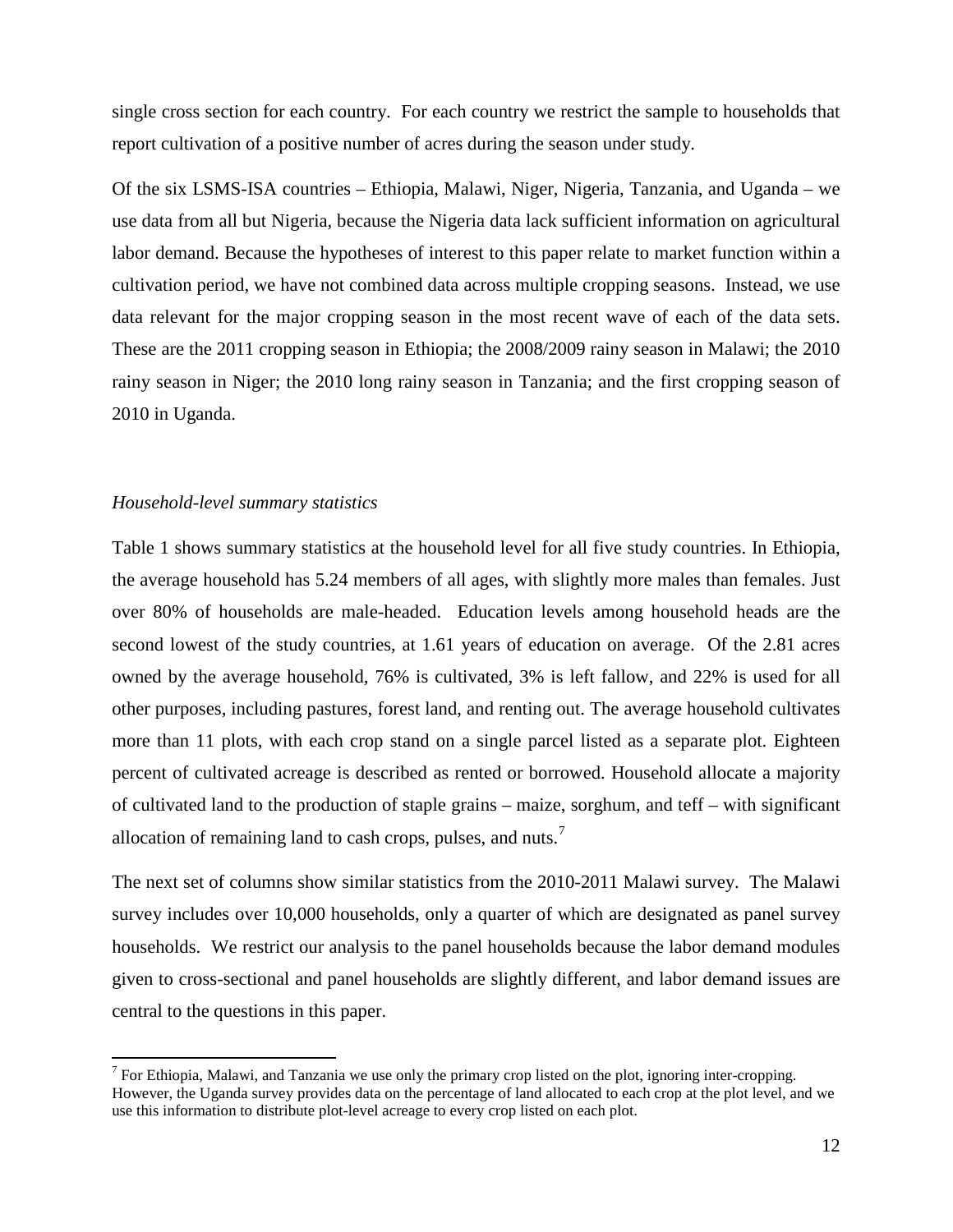In Table 1 we see that households in Malawi are slightly smaller than those in Ethiopia, with 4.96 members on average. Household heads are far more educated on average (4.98 years of education) than in Ethiopia, and almost a quarter of households are female-headed. The average household owns 1.5[8](#page-12-0) acres and owns or cultivates 2.05 separate plots.<sup>8</sup> Of the acreage owned by households, only a very small fraction is listed as "rented out".<sup>[9](#page-12-1)</sup> Finally, crop distributions in Malawi are heavily dominated by maize production, which accounts for 1.45 acres of cultivated land on average. Farmers primarily use the remaining land to cultivate pulses, nuts, and cash crops. $10$ 

In the middle of Table 1 we show summary statistics for the Niger sample. Niger is the poorest country in the study. Households are large, encompassing almost seven people, on average. Only 8% of household heads are female. Educational attainment by household heads is the lowest among study countries, averaging less than 1 year completed. Households report significantly greater land ownership than in the other study countries, with average holdings of almost 12 acres. Although this statistic is driven in part by a small number of large landowners, the median household owns 7.4 acres, which is still larger than the average acres owned in any other study country. Households in Niger cultivate almost all of the land that they own, and rent an average of 1.6 acres of additional land for cultivation. Cultivation is concentrated heavily in sorghum, millet, and beans, with relatively small amounts of land allocated to other crops.

The next set of columns in Table 1 provides summary statistics for the 2010-2011 data from Tanzania. As mentioned above, agricultural variables for Tanzania refer only to the long rainy season. Not surprisingly, the demographic characteristics of households in Tanzania are more similar to those for Malawi than Ethiopia or Niger. The average sample household from Tanzania has 5.55 members, with slightly more females than males. Household heads are 25% female, and have 4.58 years of education on average. Households in Tanzania report owning less land than those in Niger, but much more land than those in smaller Malawi or more populous Ethiopia: 5.31 acres on average, 81% of which is cultivated and 15% of which is fallow. Only 2% of owned land is described as "rented out", while 14% of cultivated land is

<span id="page-12-0"></span><sup>&</sup>lt;sup>8</sup> The definition of a "plot" varies between surveys, so that this statistic is not directly comparable across countries.

<span id="page-12-1"></span><sup>&</sup>lt;sup>9</sup> We are not sure what to make of this figure, given that households in Malawi describe a much greater proportion of land as "rented in" than "rented out".

<span id="page-12-2"></span> $10$  For the summary statistics we define as cash crops all non-food crops, including tobacco, cotton, and sisel, as well as coffee and tea.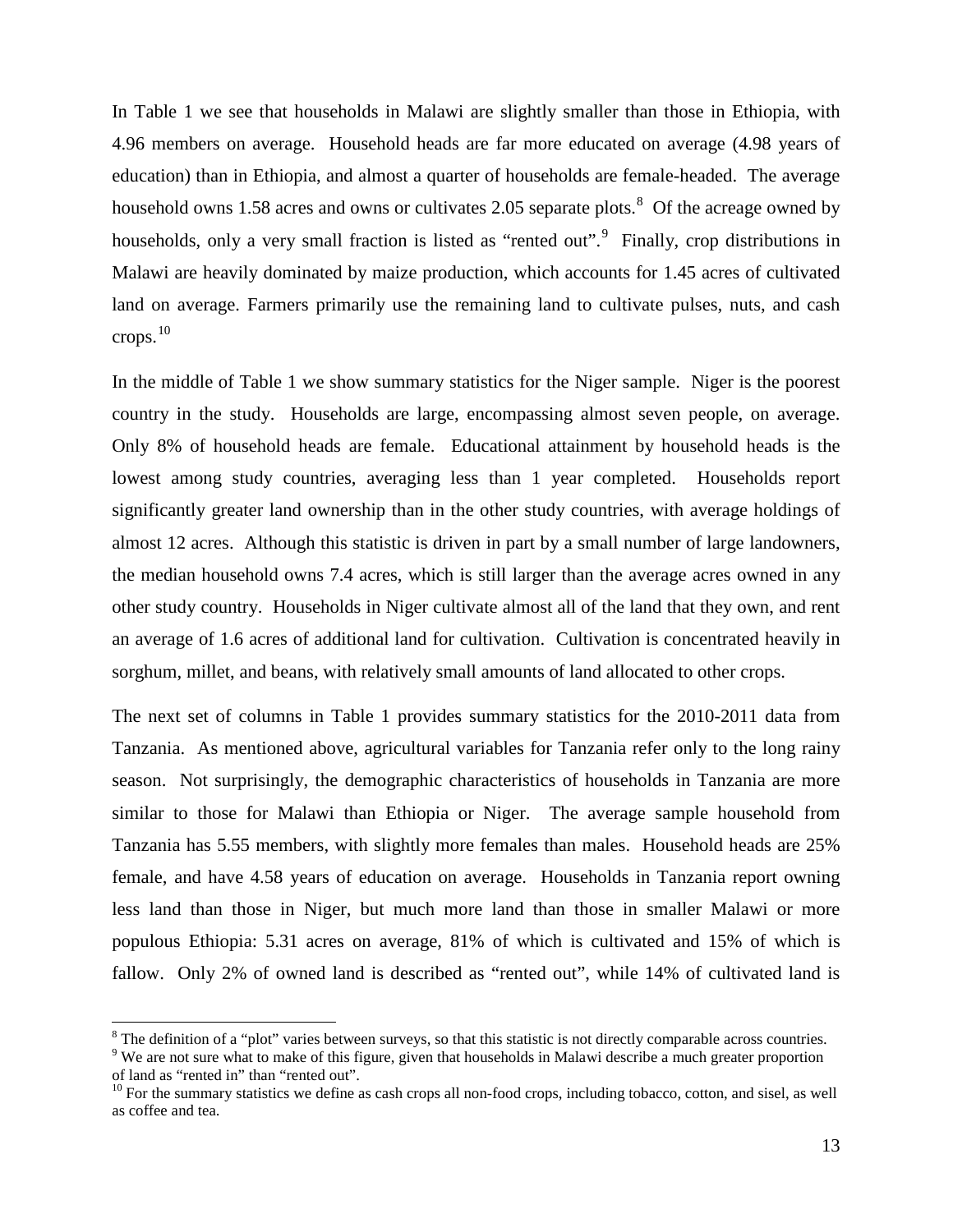listed as rented in or borrowed. Maize is the primary crop in Tanzania, with 2.2 acres of maize grown by the average household. Land allocation to the other crop categories – other grains, rice, tubers (including cassava), pulses and nuts, cash crops, and other crops (including banana) – ranges from 0.31-0.57 acres on average.

Finally, in the rightmost columns of Table 1 we provide a similar set of summary statistics for Uganda. Households in Uganda have 6.64 members on average, again with slightly more females than males. Only 71% of households in Uganda are male-headed. Households own 3.29 acres on average, and own or cultivate 5.65 plots. Ninety percent of owned land is cultivated, 7% is fallow, and essentially none is described as "rented out". Households report cultivating just under 3 acres on average, 79% of which is owned and 21% of which is described as rented in or borrowed. Tubers, including cassava, account for the largest proportion of cultivated acreage, followed by pulses/nuts and "other crops" (which includes all bananas). Only 0.41 acres of maize are cultivated on average.

### *Factor market participation: summary statistics*

In Table 2 we present sample statistics for participation in land markets by sample households. Across study countries there is surprising consistency in the pattern of renting or borrowing land for cultivation, with percentages ranging from 23.2% in Tanzania to 36.6% in Uganda. The percentage of sample households renting land in is much larger than that renting land out. There is likewise general consistency in the average amount of land rented or borrowed in, with estimates in all countries but Niger lying between 0.44 and 0.55 acres. In Niger the average household cultivated almost two acres of rented or borrowed land. Average acres rented out is less than average acres rented in for all study countries, likely because absentee landlords are difficult to sample despite the sampling protocol of the LSMS-ISA surveys that aims to be representative at the national level.

Turning to the market for agricultural laborers, Table 3 shows the percentage of households that report hiring workers for various activities during the studied cultivation period. This is one area where there is substantial heterogeneity in the level of detail covered in the LSMS-ISA surveys, therefore cross-country comparisons should be made cautiously, if at all. Nevertheless the overall pattern of labor hiring is consistent across study countries, with approximately 30-50% of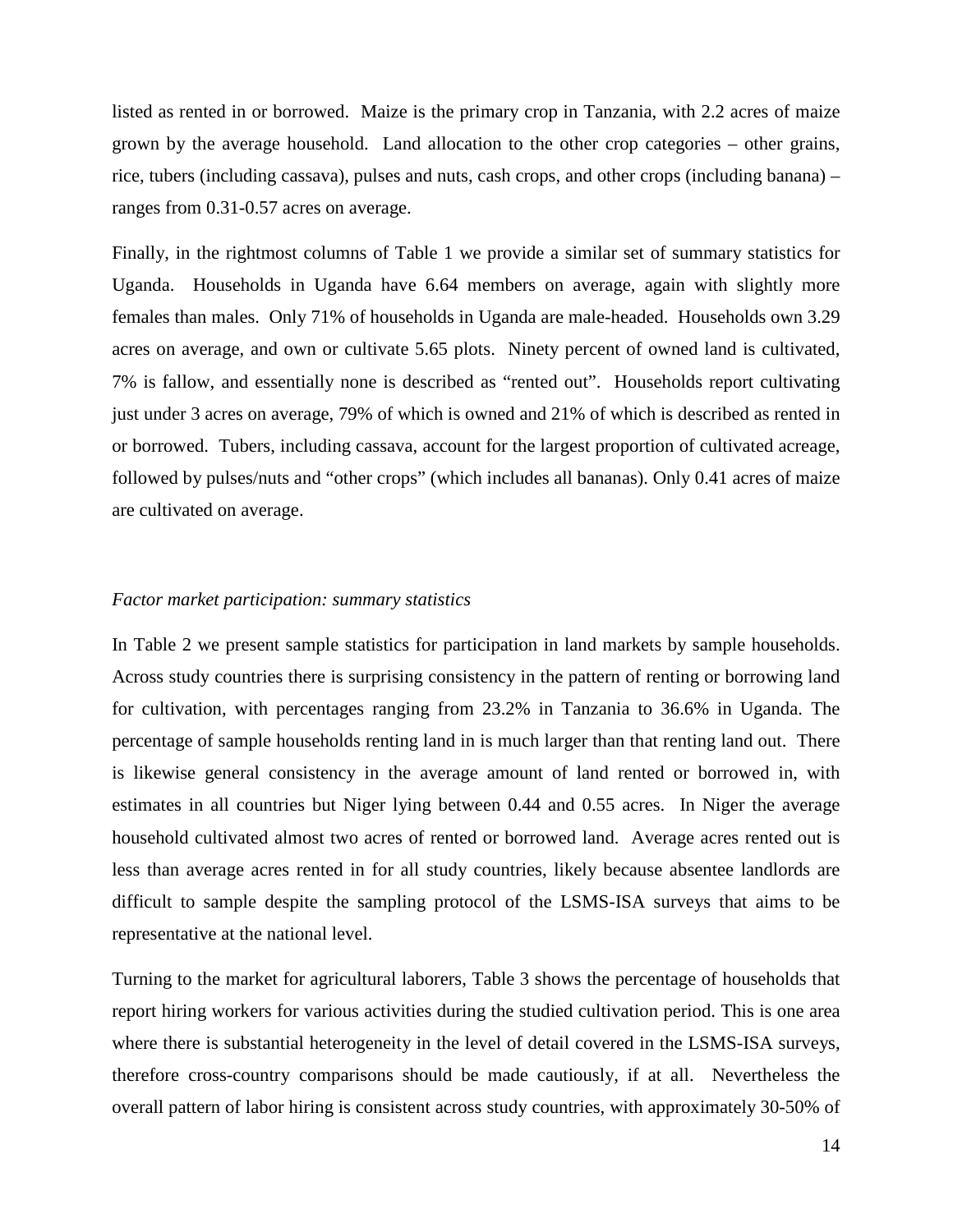households hiring workers at some point during the cultivation season. In Ethiopia and Tanzania, just under a third of households report hiring of some laborers (30.2% and 30.8%, respectively). For these two countries the distribution of hiring across activities is generally consistent, with the exception of very limited hiring for fertilizer application in Tanzania. In Malawi, Niger, and Uganda, over 40% of households hire workers. In Malawi and Niger the rate of hiring for nonharvest activities is almost twice that for the harvest. This is consistent with the widespread perception that if labor constraints bind because of seasonality in demand, they are most likely to do so in the harvest period (Benjamin 1992). The labor module in Uganda does not disaggregate activities by type.

The clear message of Tables 2 and 3 is that a large, albeit minority, share of African agricultural households hire in labor, land, or both, in any given year. Clearly these markets exist and have sufficient numbers of transactors that households in large part act as price-takers. But the existence of markets with adequate transactional density is merely a necessary condition for the separation hypothesis to hold. As de Janvry et al. (1991) make clear, markets can fail idiosyncratically for specific households for any of a host of reasons.

Descriptive kernel regressions of labor hiring and labor demand patterns give a preview of the OLS regression results we present in the next section. Figure 1 shows a local polynomial regression at the household level of the demand for non-household labor (person-days) on the land-to-labor endowment ratio (acres owned per household member) for households in Ethiopia.<sup>[11](#page-14-0)</sup> In aggregating labor across individuals, each child person-day is counted as 50% of an adult person-day. Grey shading indicates the 95% confidence interval around the regression estimate in each figure. There are two things to note in the figure. First, labor hiring is increasing in the number of acres per household member, as we would expect in a country with at least some agricultural labor market activity. Second, to the extent that any patterns are apparent in the figure, the relationship is concave at higher levels of owned acreage. Or, if linear, the slope of the regression line is clearly less than one. As the number of acres per household member increases, hiring of outside workers does not increase proportionally. In theory, this could be due to economies of scale in either household labor, hired labor, or both, although the empirical literature on smallholder agricultural production routinely supports the constant returns

<span id="page-14-0"></span> $11$  The estimator for each of these figures is a local mean smoother using an Epanechnikov kernel and a bandwidth chosen using the Stata default optimal rule-of-thumb.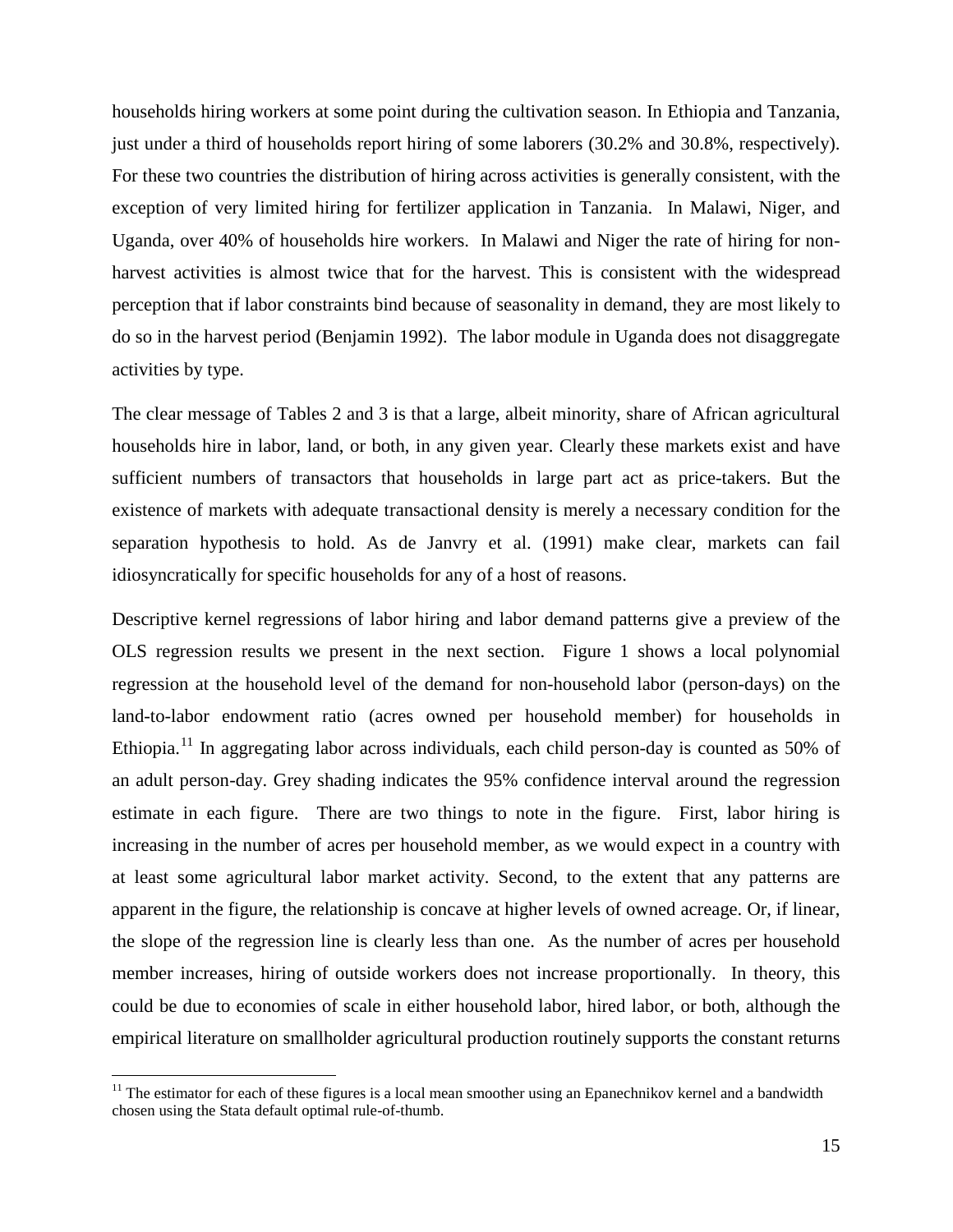to scale hypothesis. However, this pattern is also consistent with labor or credit market failures that prevent households with greater need for outside laborers from hiring at optimal levels.

Figure 2 shows a kernel regression of total labor demand (family labor plus hired labor in units of adult person-days) on total household size, again for households in Ethiopia. If labor markets were complete and competitive and the separation hypothesis held, we would expect to see no clear relationship between these two variables. Instead we see that total labor demand is increasing in the number of household members until a household size of 7, after which the regression line tapers off and becomes noisier. Although this figure does not constitute a formal separation test, because the underlying result does not condition on important covariates, it does suggest that there exists a strong relationship between household labor endowments and the application of labor on the family farm.

Figures 3-4, 5-6, 7-8, and 9-10 show similar pairs of kernel regression results for Malawi, Niger, Tanzania, and Uganda, respectively. The general patterns in Figures 3, 7, and 9 are consistent with that from Figure 1 for Ethiopia: hiring of outside workers in increasing in the number of acres per household member, but at a decreasing marginal rate. In Figure 5, however, we see no such pattern for households in Niger, particularly in the region over which most of the data is concentrated, i.e., below eight acres per person. Instead, the number of person-days demanded from outside workers is flat or even slightly decreasing in the household land:labor endowment ratio. One interpretation of this result, in combination with the observation that households in Niger rent significantly more land than those in other study countries, is that credit-constrained households are able to borrow against expected harvest output to rent land, but that such loans cannot be converted into cash to hire workers.

In Figures 4, 6, 8, and 10, the picture is clearer. Total labor demand is increasing in household size in all study countries. This patterns anticipates the formal results provided below, that household factor demand varies strongly with household labor endowments, contradicting the separation hypothesis implied by the canonical agricultural household model under the assumption of complete and competitive factor markets.

## **5. Regression results**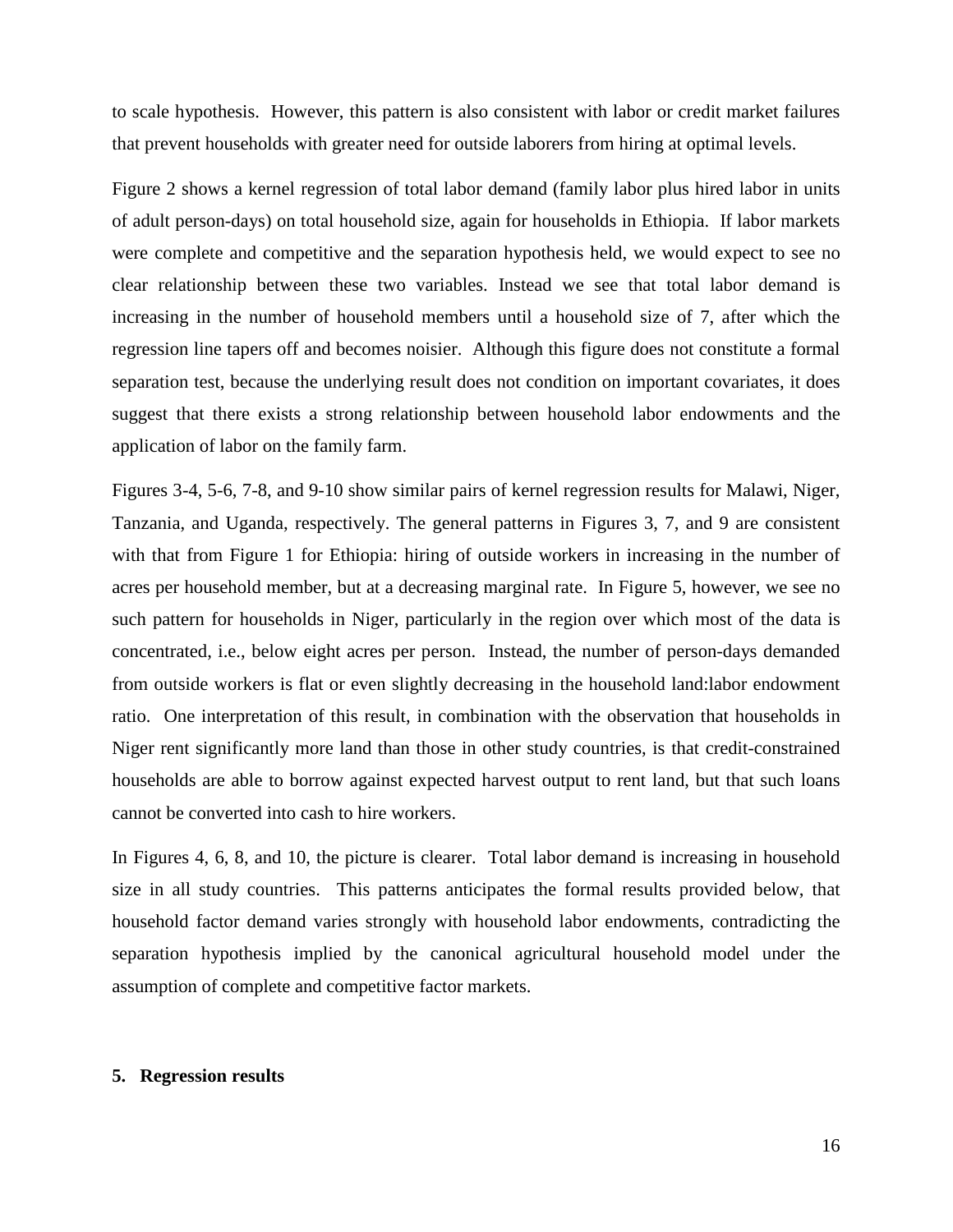In Table 4 we show summary statistics for the variables used in the country-specific OLS estimates of equation 12. Median wages in local currency units are based on reported wages, including both cash and in-kind payments. These median wages are calculated at the smallest level of geographical aggregation with at least 10 observations (beginning at the zone, *grappe*, or TA level, depending on the country, and moving to larger areas as needed).<sup>[12](#page-16-0)</sup> "Prime age" is defined as ages 15-60 years, while "Elderly" indicates age >60 years. The excluded demographic category is elderly male.

The results of the basic OLS implementation of the separation hypothesis test from equation 12 are provided in Table 5. All regressions are weighted by inverse sampling probabilities, and standard errors are clustered at the level of the zone (Ethiopia), TA (Malawi), *grappe* (Niger) or district (Uganda and Tanzania). All of the signs of the estimated coefficients in Table 5 are consistent with expectations, when statistically significant. The elasticity of labor demand with respect to area cultivated ranges from 0.34 in Niger to 0.53 in Malawi and is statistically significant in all cases. It is not possible to determine whether the finding that this elasticity is less than unity is due to economies of scale, labor market constraints, credit market constraints, or some other factors. Only in the Malawi regression is the coefficient on median wages statistically significant, and it is negative as expected. The coefficient on wages is also negative in the Niger and Tanzania regressions, where the t-statistic is greater than one in absolute value. The household composition variables are for the most part not statistically significant, although when they are we see that labor demand is increasing in the share of prime age adults and decreasing in the share of elderly females (relative to elderly males).

Finally, and most importantly for this paper, the null hypothesis of separation can be strongly rejected at the 1% level of significance in all regressions. The elasticity of labor demand with respect to household size ranges from 0.21 in Uganda to 0.64 in Niger, and is highly statistically significant in all cases. The magnitude of this elasticity can be taken as a rough indicator of the depth of market failure. In this sense the findings are similar to those from the kernel regressions, in that demand side participation in labor markets appears to be weaker in Niger than in the other study countries. Although many households in Niger hire agricultural laborers

<span id="page-16-0"></span> $12$  This measure has some shortcomings in this setting. In particular, counterfactual or marginal wages are likely underestimated in those places with potentially thin labor markets, because the probability of hiring (and therefore of observing a wage) is decreasing in the wage level.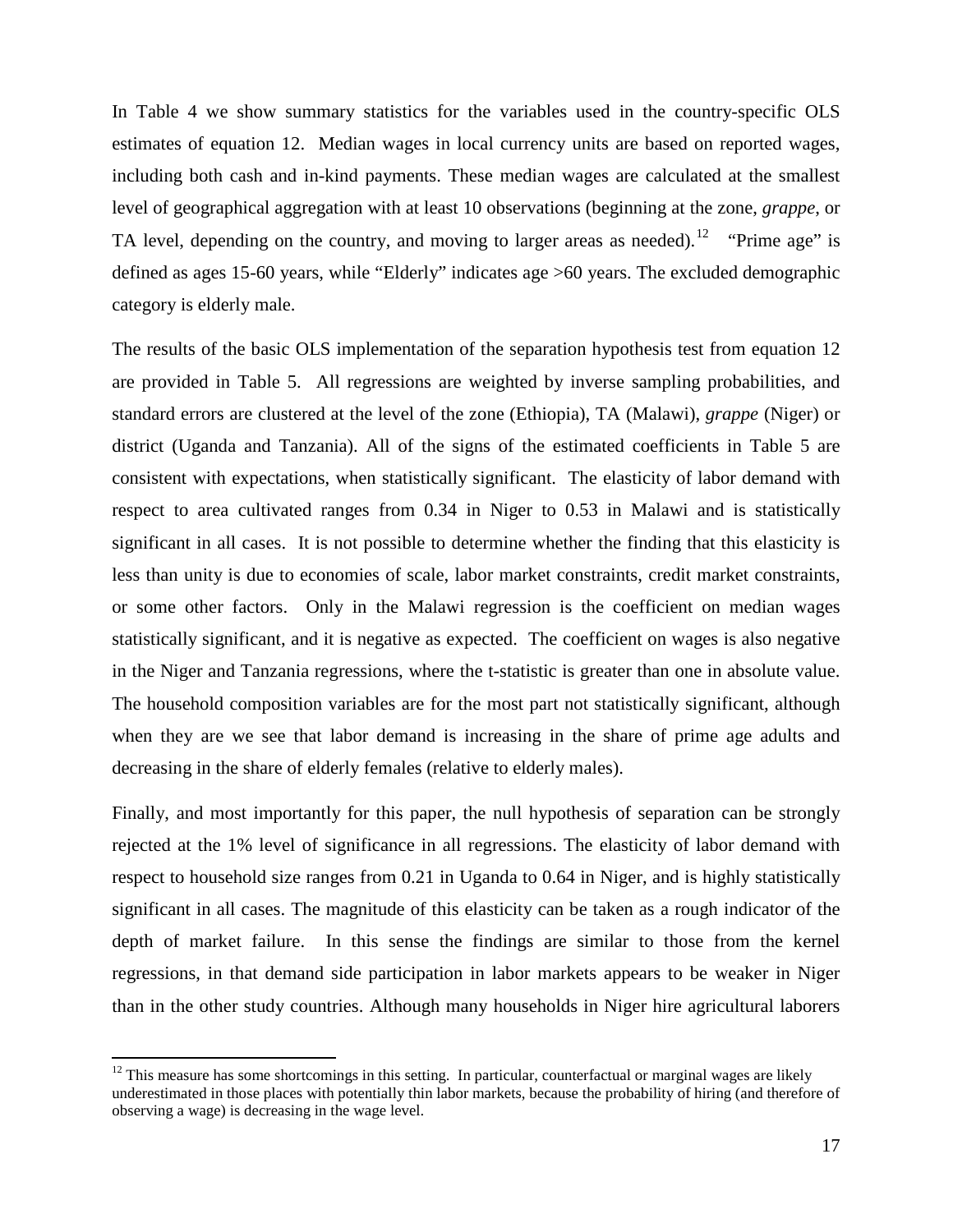(Table 3), the total amount of labor applied to farms in Niger is linked more closely to the size of the household than it is in the other study countries. Nevertheless, the consistent message in Table 5 is that across all study countries, agrarian households are not served by complete and competitive markets for factors of production.

Table 6 provides one set of robustness checks, in which we repeat the regressions from Table 5 but use location fixed effects. The wage is no longer identified because it was constructed as a location median from observed wage payments. Results are very similar to those in Table 5, and the separation hypothesis can again be rejected for all study countries.

Finally, Table 7 repeats the specifications from Table 6, but includes land endowments (log acres owned) as an additional explanatory variable. Under complete and competitive markets this variable should not be related to labor demand. Although the coefficient on log acres owned is only statistically different from zero in the Malawi and Niger regressions, the land and labor endowments are highly jointly significant in all cases. The F statistics for this joint test are shown in Table 7. In fact, land endowments likely play a greater role in determining input demand than suggested by these regressions, because acres cultivated is highly correlated with acres owned, rendering their separate effects difficult to identify in a single regression. The implication is that market failures create a dependency on endowments that spans multiple factor markets.

#### **6. Conclusions**

Using a theoretically-grounded, reduced form test for complete and competitive markets, we have shown that the relationship between labor demand and household size is broadly consistent with the existence of pervasive multiple market failures across agrarian communities in five sub-Saharan African countries. Despite widespread participation in labor and land markets by agricultural households across SSA, regression results based on a simple exclusionary restriction derived from the first order necessary conditions of the household optimization problem indicate that household endowments influence factor demand in a way that is inconsistent with the separation hypothesis implied by the assumption of complete and competitive factor markets. This finding corresponds with the unconditional results suggested by simple kernel regressions of labor demand on household factor endowments. The overall conclusion supports the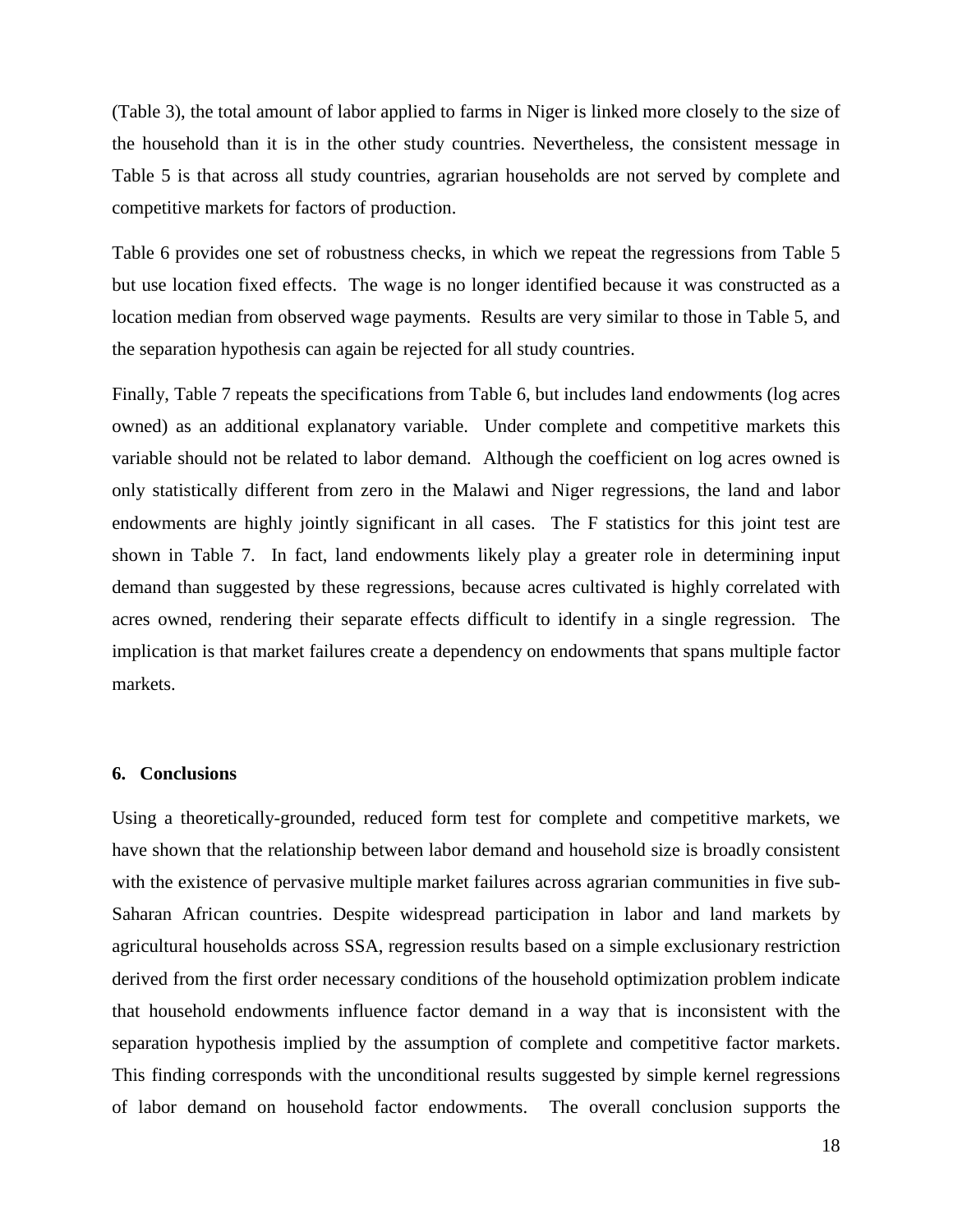widespread but previously untested assumption among the development community: factor markets regularly fail African farmers. But we emphasize that the reduced form separation hypothesis tests implemented here, even though they rely on an analysis of labor market transactions, does not allow us to identify precisely *which* factor markets fail. In particular, these test results do not imply that labor markets fail, as violations of the separation hypothesis can occur even with perfectly functioning labor markets (Barrett 1996).

As the development community and African governments increasingly intervene to try to rectify perceived market failures, the onus now falls on researchers to more precisely locate the sources and causes of factor market failures that impede productivity and income growth in rural Africa. Effective targeting of interventions depends on more precise, structural estimation that goes beyond the reduced form tests we offer in this paper. This will require methodological advances to take advantage of data now becoming available to help inform the design and evaluation of policies intended to help stimulate African agricultural and rural development.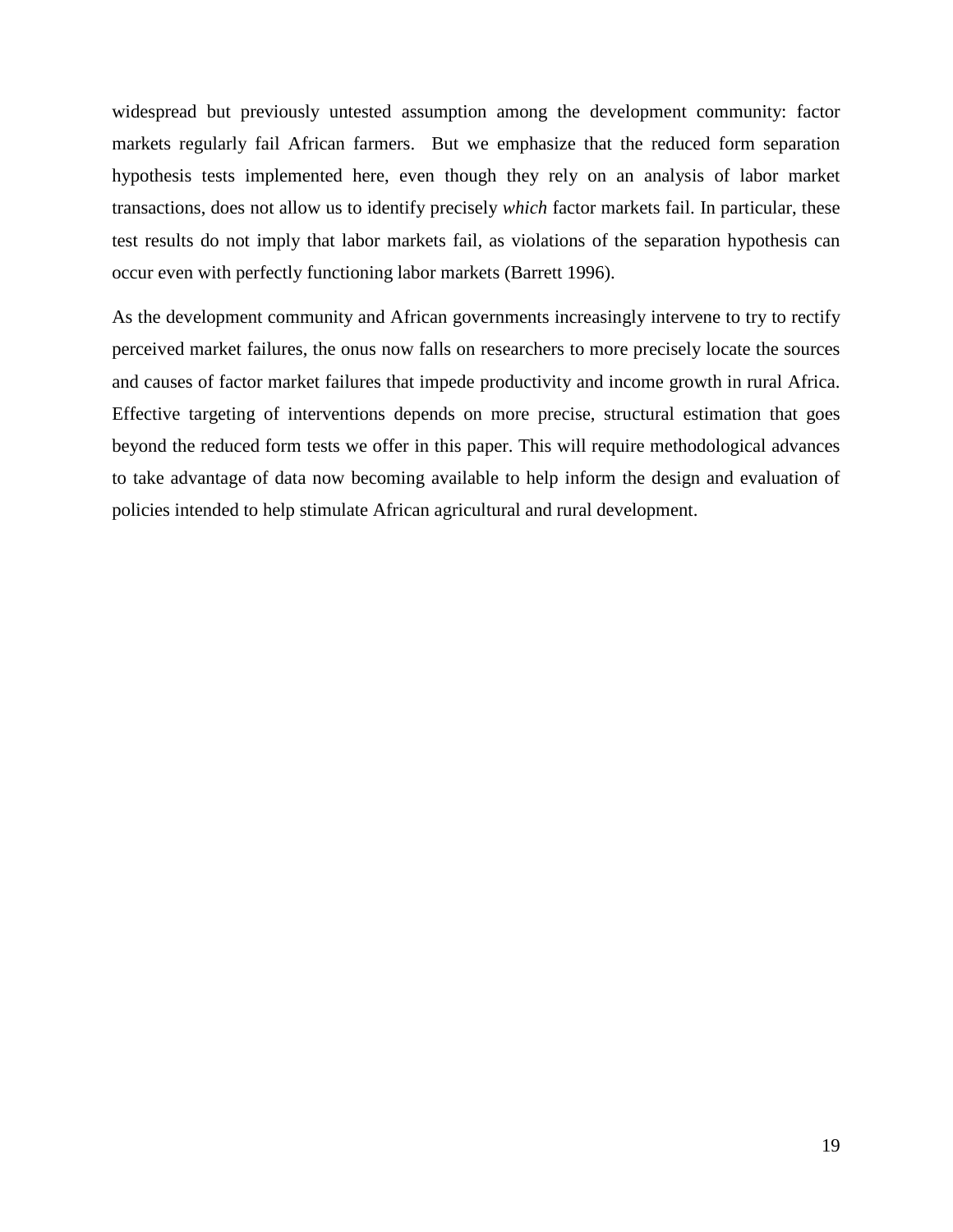## **References**

- Abdulai, A (2006), "Spatial integration and price transmission in agricultural commodity markets in sub-Saharan Africa", in A. Sarris and D. Hallam, eds., *Agricultural Commodity Markets and Trade: New Approaches to Analyzing Market Structure and Instability* (Rome: FAO).
- Abdulai, A (2007), "Spatial and Vertical price transmission in food staples market chains in Eastern and Southern Africa: What is the evidence?" Paper presented at the FAO Trade and Markets Division Workshop on Staple Food Trade and Market Policy Options for Promoting Development in Eastern and Southern Africa, Rome, March 1-2, 2007.
- Arcand, J and B D'Hombres (2002). "Testing for Separation in Agricultural Household Model: A Note." CERDI Working paper 2002.25.
- Barrett, C (1996). "On price risk and the inverse farm size-productivity relationship", *Journal of Development Economics* 51(2): 193-215.
- Barrett, C, S Sherlund, A Adesina (2008). "Shadow wages, allocative efficiency, and labor supply in smallholder agriculture", *Agricultural Economics* 38(1): 21-34.
- Benjamin, D (1992). "Household composition, labor markets, and labor demand: testing for separation in agricultural household models", *Econometrica* 60(2): 287-322.
- Berg, E (2013). "Are poor people credit-constrained or myopic? Evidence from a South African panel." *Journal of Development Economics* 101: 195-205.
- Bloom, N, A Mahajan, D McKenzie, and J Roberts (2010). "Why do firms in developing countries have low productivity", *American Economic Review* 100(2): 619-623.
- Camacho, A and E Conover (2011). "The impact of receiving price and climate information in the agricultural sector", IADB Research Dept Publication 4720.
- Cole, S, S Hunt and W Xiong (2012) "Information and Expectations: Evidence from a Field Experiment in India", HBS Working Paper.
- de Janvry, A, M Fafchamps, and E Sadoulet (1991). "Peasant household behavior with missing markets: some paradoxes explained," *Economic Journal* 101: 1400-1417.
- Fackler, PL and BK Goodwin (2002), "Spatial Price Analysis" In B.L. Gardner & G.C. Rausser, Eds.., *Handbook of Agricultural Economics,* Amsterdam: Elsevier Science.
- Fafchamps, M (2004). *Market Institutions in Sub-Saharan Africa*: *Theory and Evidence*. Cambridge: MIT Press.
- Fafchamps, M and B Minten (2012). "Impact of SMS-based agricultural information on Indian farmers", *World Bank Economic Review* 26(3): 383-414.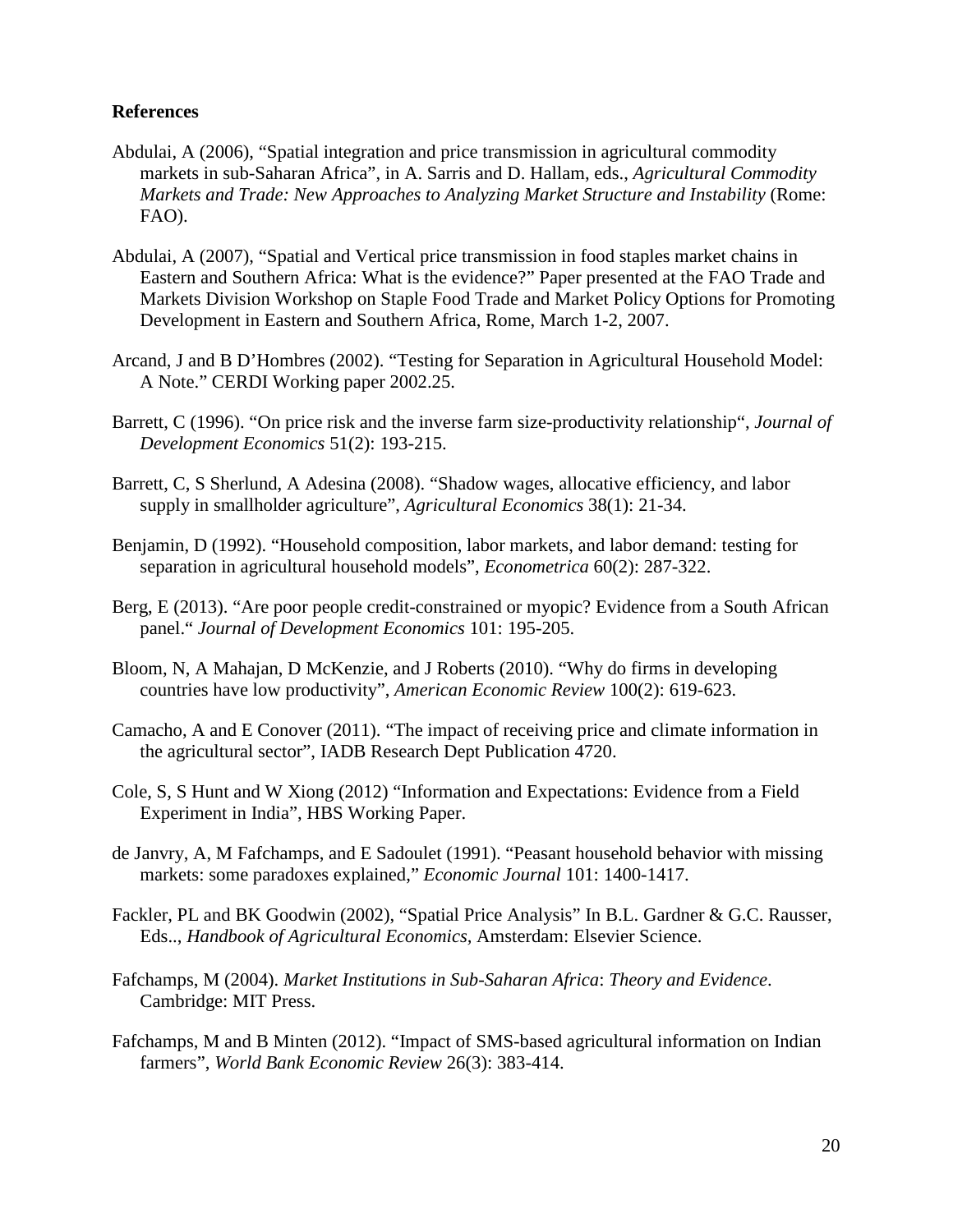- Fields, G (2011). "Labor market analysis for developing countries", *Labour Economics* 18: S16- S22.
- Food and Agriculture Organization of the United Nations (2010). *FAO Regional Strategic Framework for Africa*.
- Hausman, J and W Taylor (1981). "Panel Data and Unobservable Individual Effects", *Econometrica* 49: 1377-1398.
- International Fund for Agricultural Development (2011). *Rural Poverty Report*.
- Jacoby, H (1993). "Shadow Wages and Peasant Family Labor Supply: An Econometric Application to the Peruvian Sierra", *Review of Economic Studies* 60: 903-921.
- Karlan, D, R Osei, I Osei-Akoto, C Udry (2013). "Agricultural decisions after relaxing credit and risk constraints", mimeo, Yale University.
- Lau, LJ, W-L Lin and PA Yotopoulos (1978), "The Linear Logarithmic Expenditure System: An Application to Consumption-Leisure Choice," *Econometrica* 46(4): 843-868.
- Le, K (2010). "Separation Hypothesis Tests in the Agricultural Household Model", *American Journal of Agricultural Economics* 92(5): 1420-1431.
- Marenya, PP and CB Barrett (2009), "State-conditional Fertilizer Yield Response on Western Kenyan Farms," *American Journal of Agricultural Economics* 91(4): 991-1006.
- Moser, CM, CB Barrett and B Minten (2009), "Spatial Integration at Multiple Scales: Rice Markets in Madagascar," *Agricultural Economics* 40(3): 281-294.
- Myers, R and T Jayne (2012), "Multiple-Regime Spatial Price Transmission with an Application to Maize Markets in Southern Africa", *American Journal of Agricultural Economics*  94 (1):174-188.
- New Partnership for Africa's Development (2010). *Abuja Declaration on Fertilizer for an African Green Revolution.*
- Ray, D (2008). "Development Economics", in the *New Palgrave Dictionary of Economics*, L Blume and S Durlauf, eds. New York: Macmillan.
- Ricker-Gilbert, J, T Jayne, J Black (2009). "Does Subsidizing Fertilizer Increase Yields? Evidence from Malawi", paper presented at the 2009 AAEA & ACCI Joint Annual Meeting, Milwaukee, WI.
- Sheahan, M (2011). "Analysis of Fertilizer Profitability and Use in Kenya", Master's thesis, Michigan State University.
- Singh, I, L Squire, and J Strauss, eds. (1986). *Agricultural Household Models: Extensions, Applications, and Policy*. Baltimore: Johns Hopkins University Press.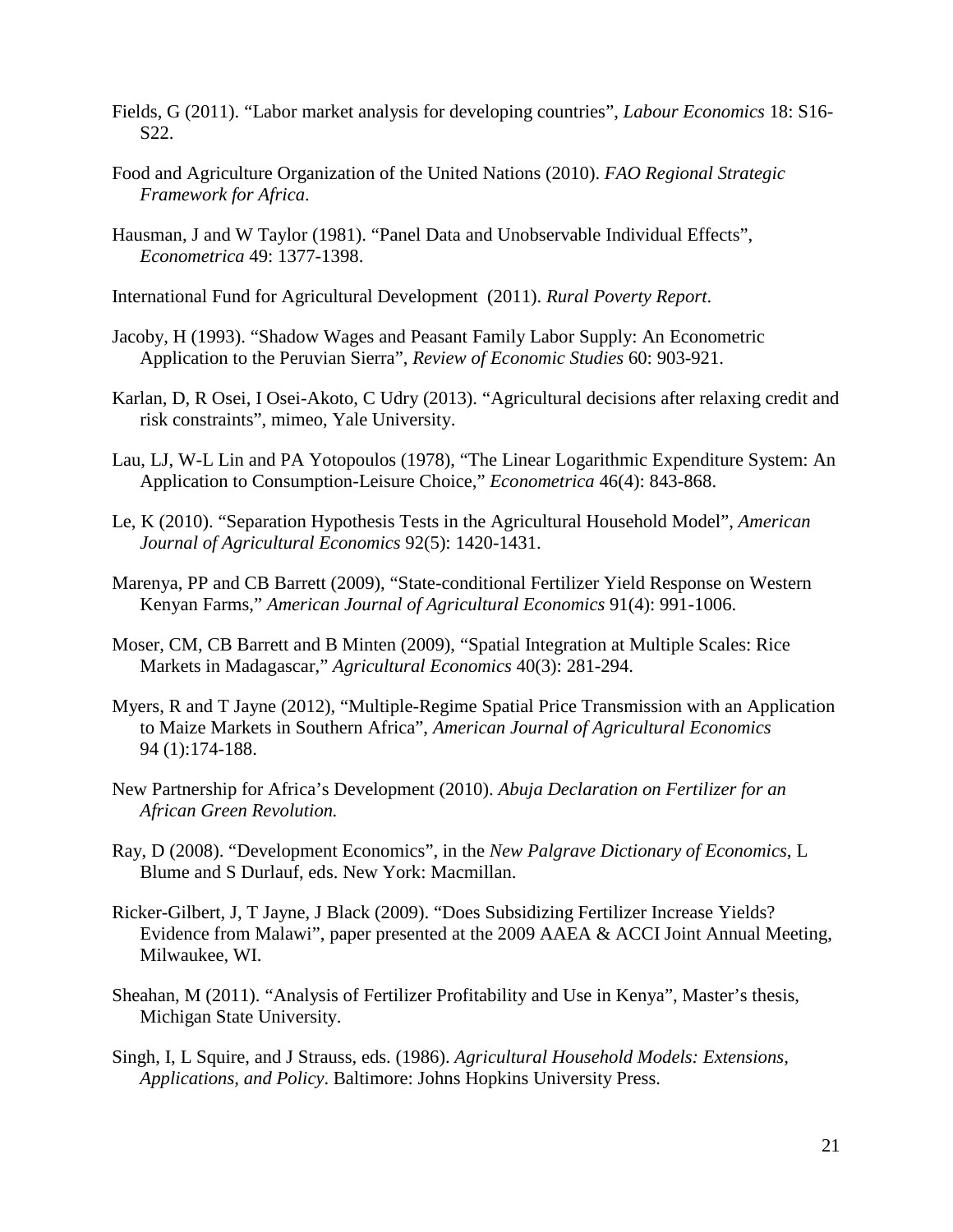- Skoufias, E (1994). "Using Shadow Wages to Estimate Labor Supply of Agricultural Households", *American Journal of Agricultural Economics* 76(2): 215-227.
- Teal, F (2011). "The price of labour and understanding the causes of poverty", *Labour Economics* 18: S7-S15.
- Udry, C (1999). "Efficiency in Market Structure: Testing for Profit Maximization in African Agriculture", in G Ranis and LK Raut, eds. *Trade, Growth and Development: Essays in Honor of T.N. Srinivasan* (Amsterdam: Elsevier).
- Van Campenhout, B (2007), "Modelling trends in food market integration: Method and an application to Tanzanian maize markets", *Food Policy* 32(1): 1121):l.

World Bank (2008). *World Development Report: Agriculture for Development*.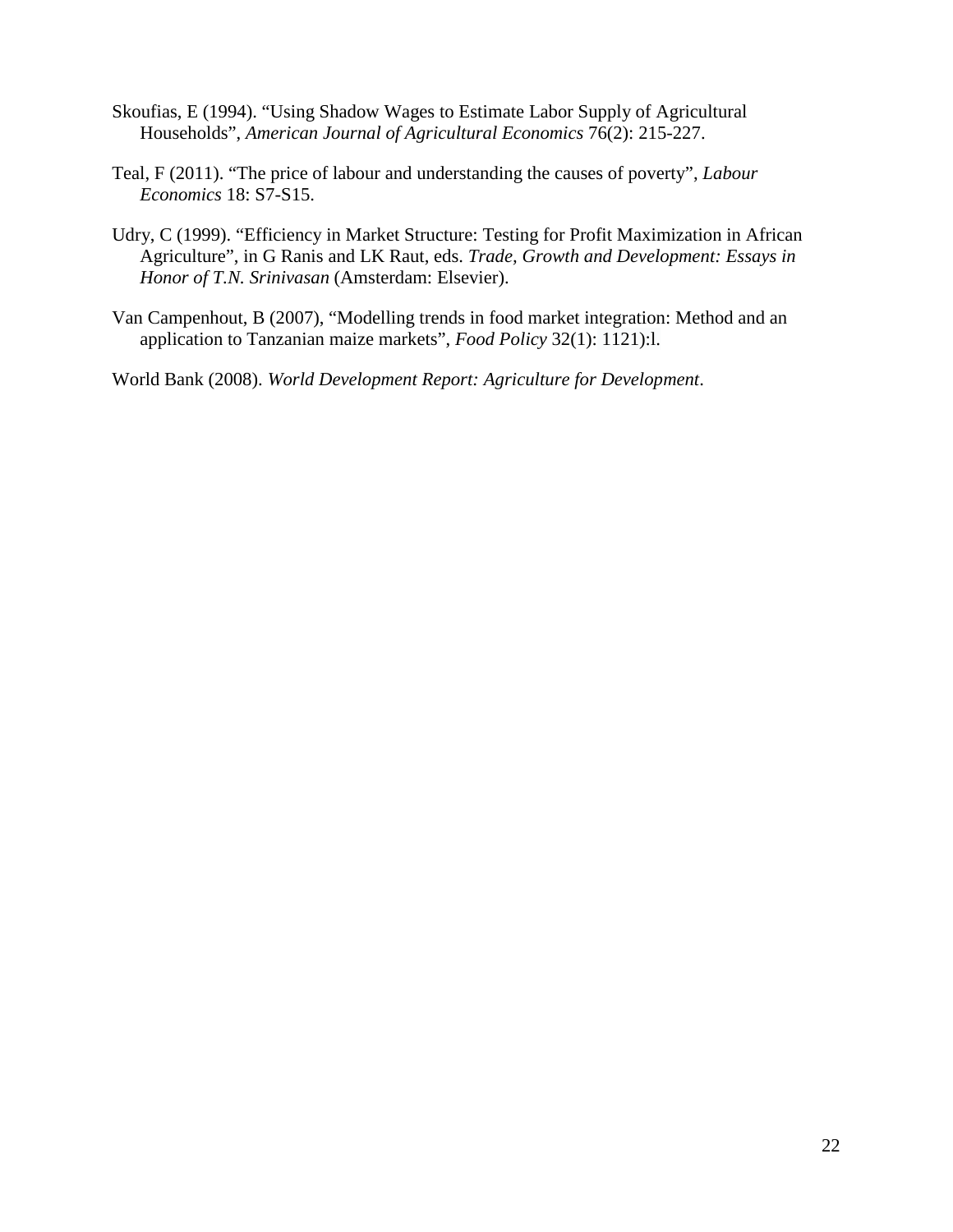# **Figures**

Figure 1. Kernel regression, non-household labor on land:labor endowment ratio, Ethiopia



Figure 2. Kernel regression, total labor demand on household size, Ethiopia

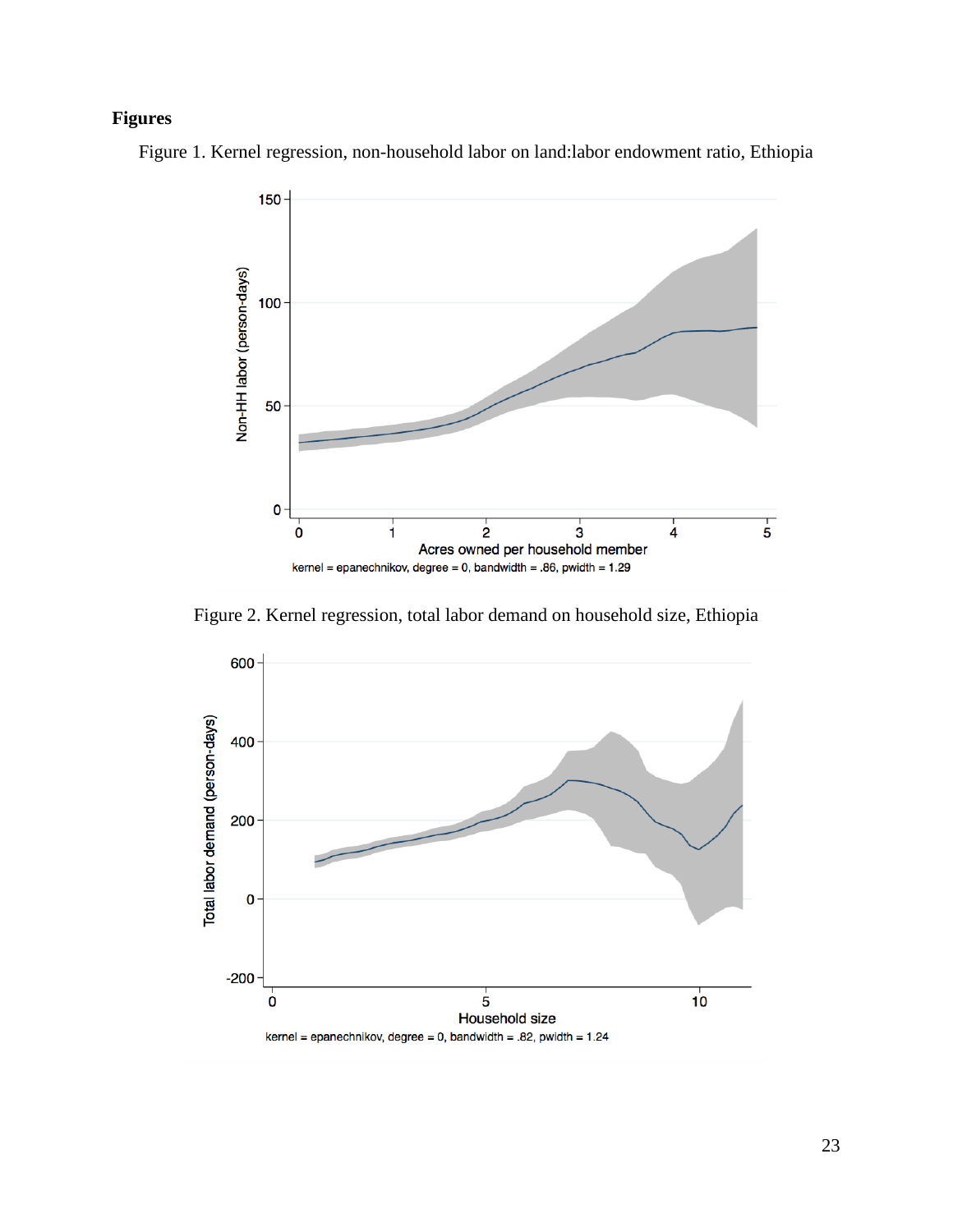

Figure 3. Kernel regression, non-household labor on land:labor endowment ratio, Malawi

Figure 4. Kernel regression, total labor demand on household size, Malawi

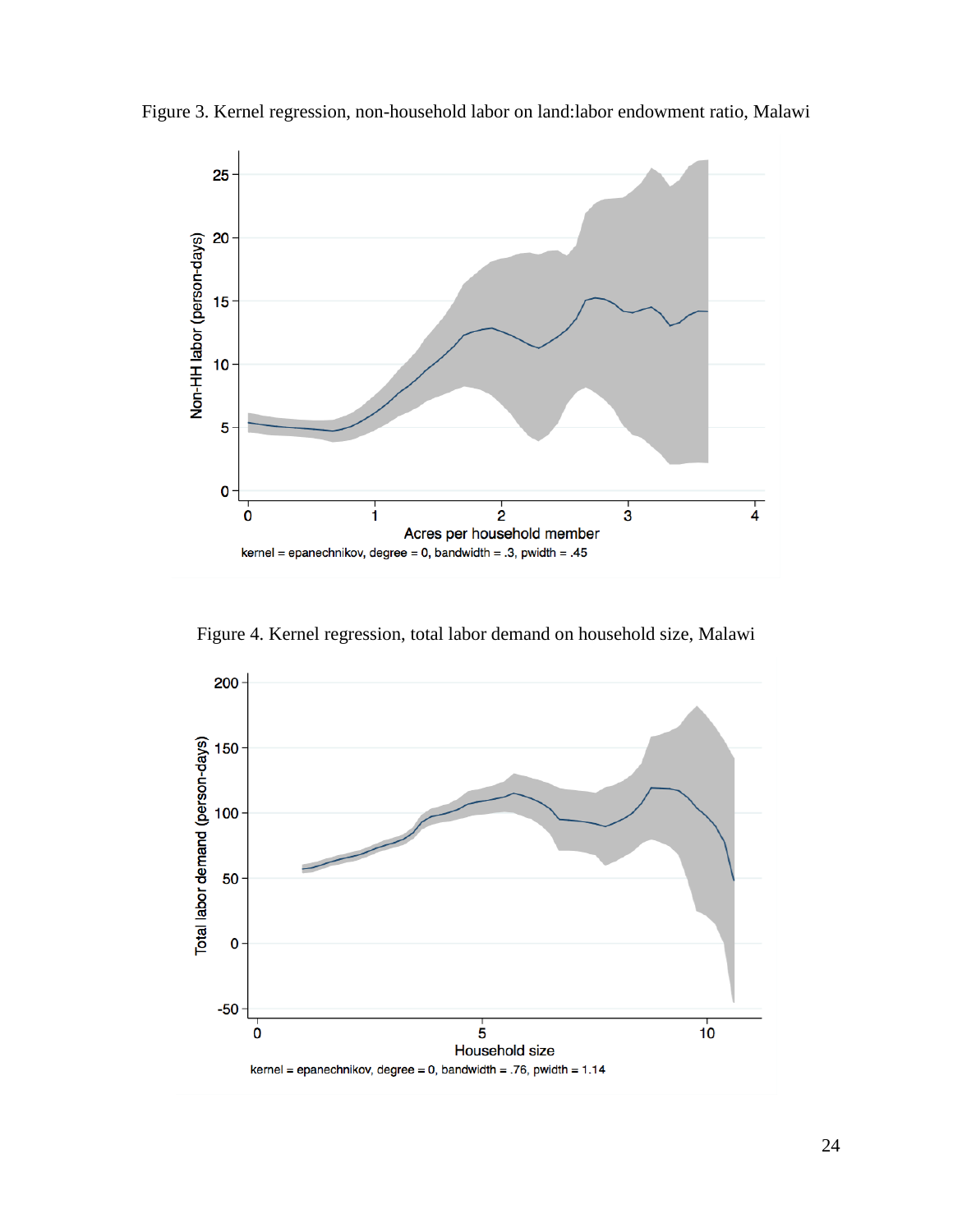

Figure 5. Kernel regression, non-household labor on land:labor endowment ratio, Niger

Figure 6. Kernel regression, total labor demand on household size, Niger

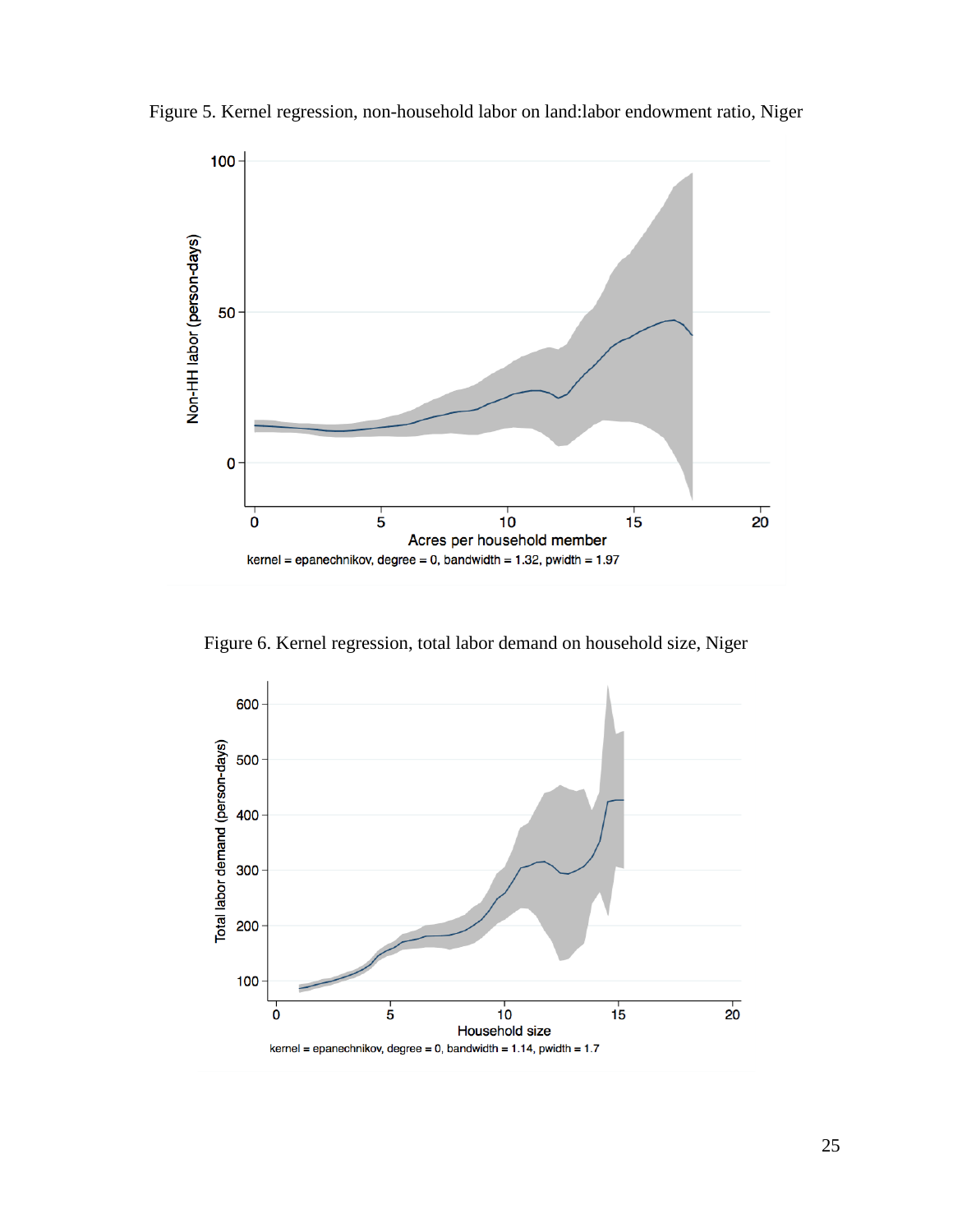

Figure 7. Kernel regression, non-household labor on land:labor endowment ratio, Tanzania

Figure 8. Kernel regression, total labor demand on household size, Tanzania

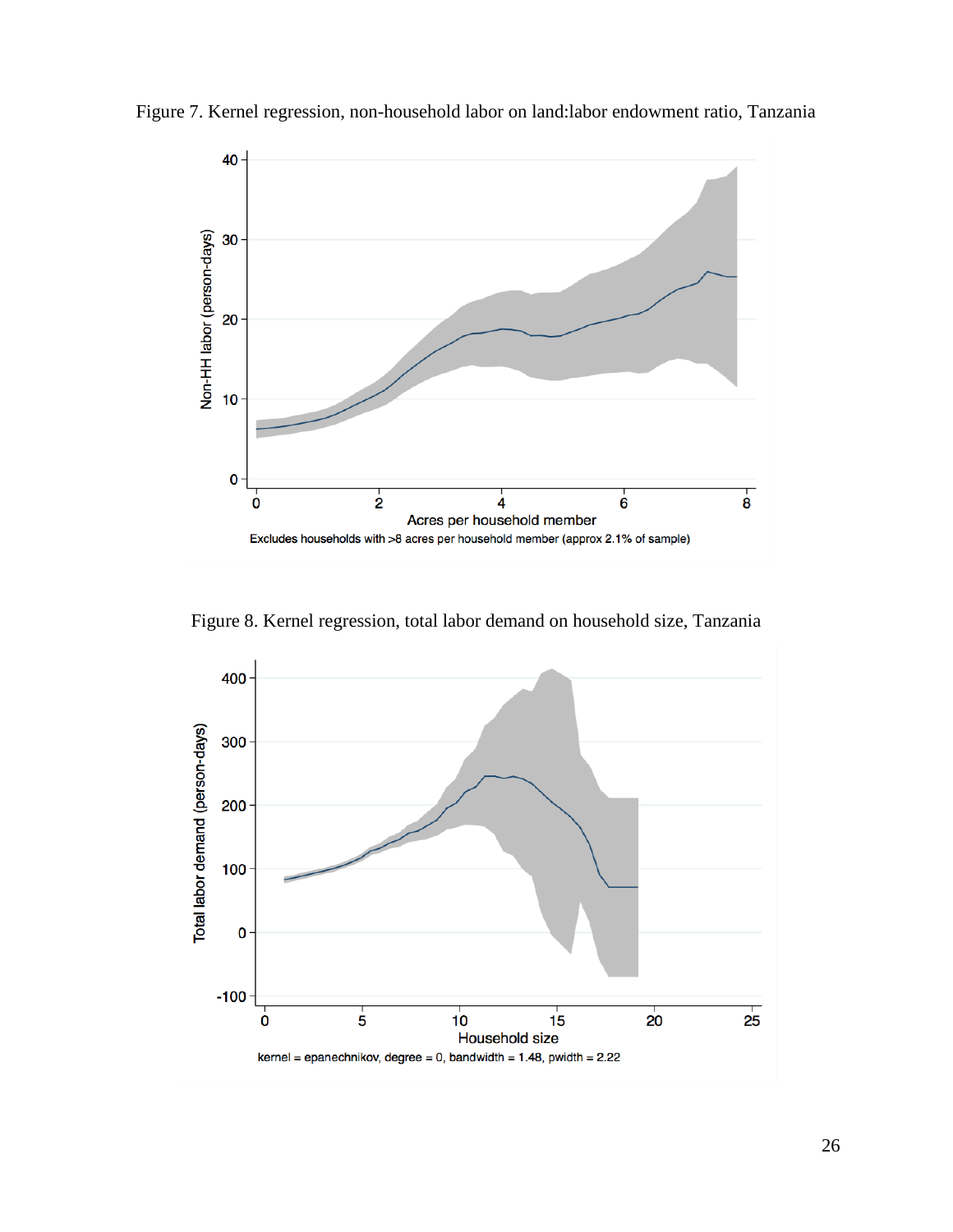

Figure 9. Kernel regression, non-household labor on land:labor endowment ratio, Uganda

Figure 10. Kernel regression, total labor demand on household size, Uganda

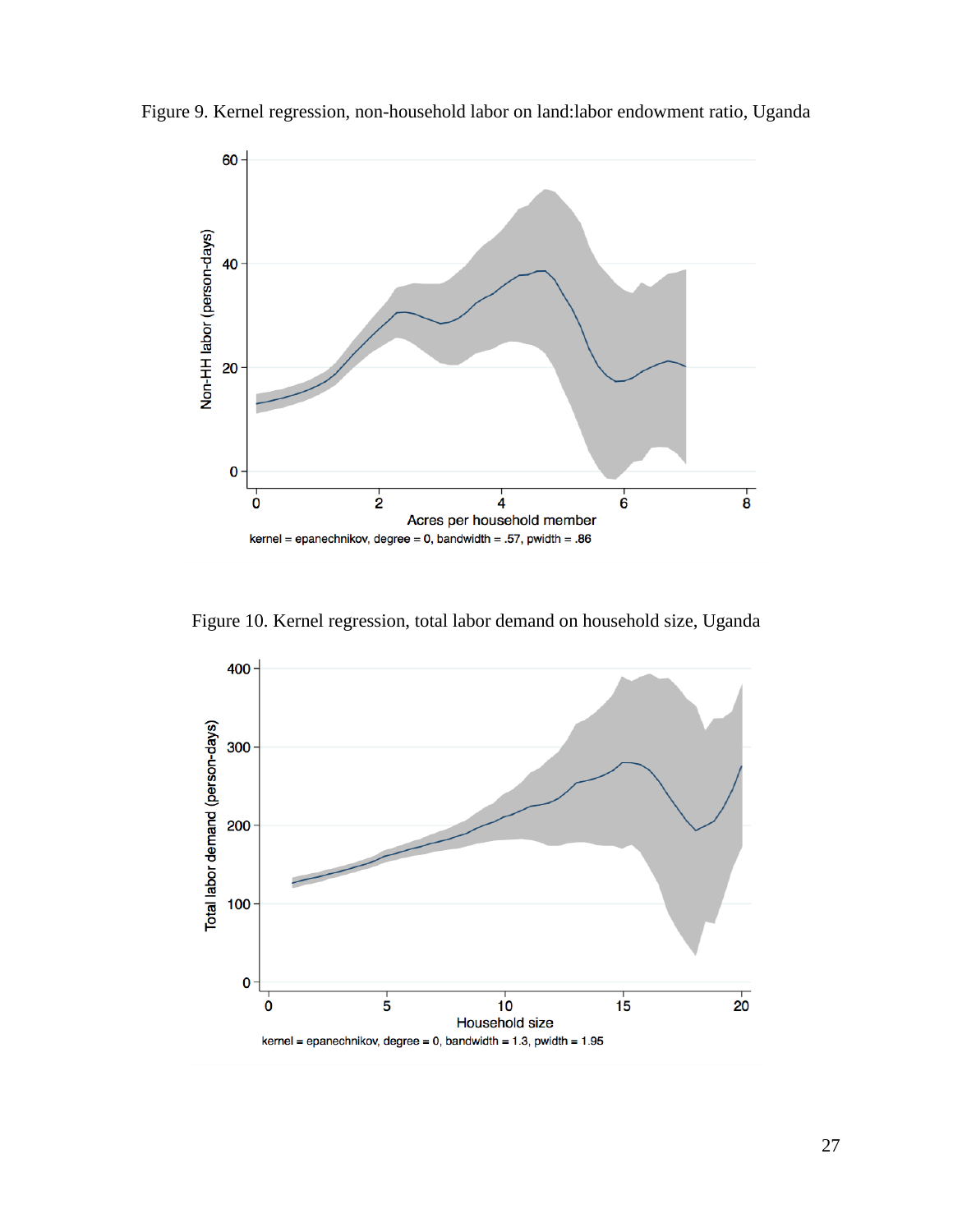# **Tables**

| I able 1. Household-level summally statistics for all study countries |          |      |      |                |      |      |                |       |      |          |       |      |                |       |      |
|-----------------------------------------------------------------------|----------|------|------|----------------|------|------|----------------|-------|------|----------|-------|------|----------------|-------|------|
|                                                                       | Ethiopia |      |      | Malawi         |      |      | Niger          |       |      | Tanzania |       |      | Uganda         |       |      |
|                                                                       | Mean     | s.d. | N    | Mean           | s.d. | N    | Mean           | s.d.  | N    | Mean     | s.d.  | N    | Mean           | s.d.  | N    |
| Household size                                                        | 5.24     | 2.2  | 3094 | 4.96           | 2.29 | 2666 | 6.78           | 3.53  | 2339 | 5.55     | 2.95  | 2630 | 6.64           | 3.46  | 2135 |
| Male head $= 1$                                                       | 0.81     |      | 3094 | 0.77           |      | 2666 | 0.92           |       | 2339 | 0.75     |       | 2630 | 0.71           |       | 2135 |
| Education of head (yrs)                                               | 1.61     | 2.72 | 3039 | 5.22           | 4.18 | 2646 | 0.87           | 2.35  | 2339 | 4.58     | 3.37  | 2582 | 4.69           | 3.34  | 1813 |
| Number of males                                                       | 2.66     | 1.52 | 3094 | 2.4            | 1.53 | 2666 | 3.37           | 2.09  | 2339 | 2.7      | 1.8   | 2630 | 3.22           | 2.09  | 2135 |
| Number of females                                                     | 2.56     | 1.38 | 3094 | 2.56           | 1.44 | 2666 | 3.41           | 2.11  | 2339 | 2.85     | 1.78  | 2630 | 3.43           | 2.11  | 2135 |
| No. plots own/cultivate                                               | 11.69    | 7.33 | 3094 | 2.05           | 1.13 | 2666 | 3.04           | 1.96  | 2339 | 2.3      | 1.32  | 2630 | 5.65           | 2.69  | 2135 |
| Acres own                                                             | 2.81     | 5.25 | 3094 | 1.58           | 1.73 | 2666 | 11.98          | 19.65 | 2339 | 5.31     | 10.51 | 2630 | 3.29           | 10.27 | 2135 |
| --- share cultivate                                                   | 0.76     | 0.26 | 2790 | 0.99           | 0.1  | 2043 | 0.98           | 0.12  | 1969 | 0.81     | 0.34  | 2341 | 0.9            | 0.24  | 1952 |
| --- share rent out                                                    |          |      |      | 0.01           | 0.07 | 2043 | 0.01           | 0.08  | 1969 | 0.02     | 0.12  | 2341 | $\overline{0}$ | 0.05  | 1952 |
| --- share fallow                                                      | 0.03     | 0.11 | 2790 | 0.01           | 0.06 | 2043 | 0.01           | 0.07  | 1969 | 0.15     | 0.31  | 2341 | 0.07           | 0.2   | 1952 |
| --- share other                                                       | 0.22     | 0.24 | 2790 | $\overline{0}$ | 0.01 | 2043 | 0.01           | 0.07  | 1969 | 0.03     | 0.14  | 2341 | 0.02           | 0.14  | 1952 |
| Acres cultivate                                                       | 2.7      | 4.23 | 3094 | 1.92           | 1.73 | 2666 | 13.62          | 19.05 | 2339 | 4.31     | 7.93  | 2630 | 2.98           | 7.41  | 2135 |
| --- share own                                                         | 0.82     | 0.32 | 2810 | 0.79           | 0.39 | 2588 | 0.81           | 0.35  | 2202 | 0.86     | 0.32  | 2409 | 0.79           | 0.34  | 2073 |
| --- share rent/borrow                                                 | 0.18     | 0.32 | 2810 | 0.21           | 0.39 | 2588 | 0.19           | 0.35  | 2202 | 0.14     | 0.32  | 2409 | 0.21           | 0.34  | 2073 |
| Maize: acreage                                                        | 0.49     | 1.83 | 2826 | 1.45           | 1.27 | 2567 |                |       |      | 2.2      | 4.13  | 2402 | 0.41           | 2.21  | 2075 |
| Sorghum: acreage                                                      | 0.37     | 1.12 | 2826 |                |      |      | 2.42           | 4.49  | 2127 |          |       |      |                |       |      |
| Rice: acreage                                                         |          |      |      | 0.03           | 0.23 | 2567 |                |       |      | 0.44     | 2.13  | 2402 | 0.03           | 0.21  | 2075 |
| Millet: acreage                                                       |          |      |      |                |      |      | 6.14           | 8.25  | 2127 |          |       |      |                |       |      |
| Other grains: acreage                                                 | 1.01     | 1.54 | 2826 | 0.03           | 0.24 | 2567 | 0.13           | 0.74  | 2127 | 0.39     | 2.45  | 2402 | 0.21           | 0.88  | 2075 |
| Tubers: acreage                                                       | 0.02     | 0.09 | 2826 | 0.04           | 0.31 | 2567 | 0.05           | 0.41  | 2127 | 0.57     | 2.11  | 2402 | 0.94           | 5.14  | 2075 |
| Pulses/nuts: acreage                                                  | 0.32     | 0.88 | 2826 | 0.22           | 0.51 | 2567 | 4.56           | 6.44  | 2127 | 0.49     | 5.18  | 2402 | 0.62           | 2.47  | 2075 |
| Cash crops: acreage                                                   | 0.24     | 0.79 | 2826 | 0.18           | 0.57 | 2567 | $\overline{0}$ | 0.06  | 2127 | 0.34     | 2.25  | 2402 | 0.23           | 1.47  | 2075 |
| Other crops: acreage                                                  | 0.23     | 0.55 | 2826 | 0.01           | 0.1  | 2567 | 0.37           | 1.85  | 2127 | 0.31     | 1.83  | 2402 | 0.61           | 3.29  | 2075 |

Table 1. Household-level summary statistics for all study countries

*Notes:* "Other" categories cover missing data from the same column, e.g., "Other grains" in Tanzania includes sorgum and millet acreage; sample limited to panel households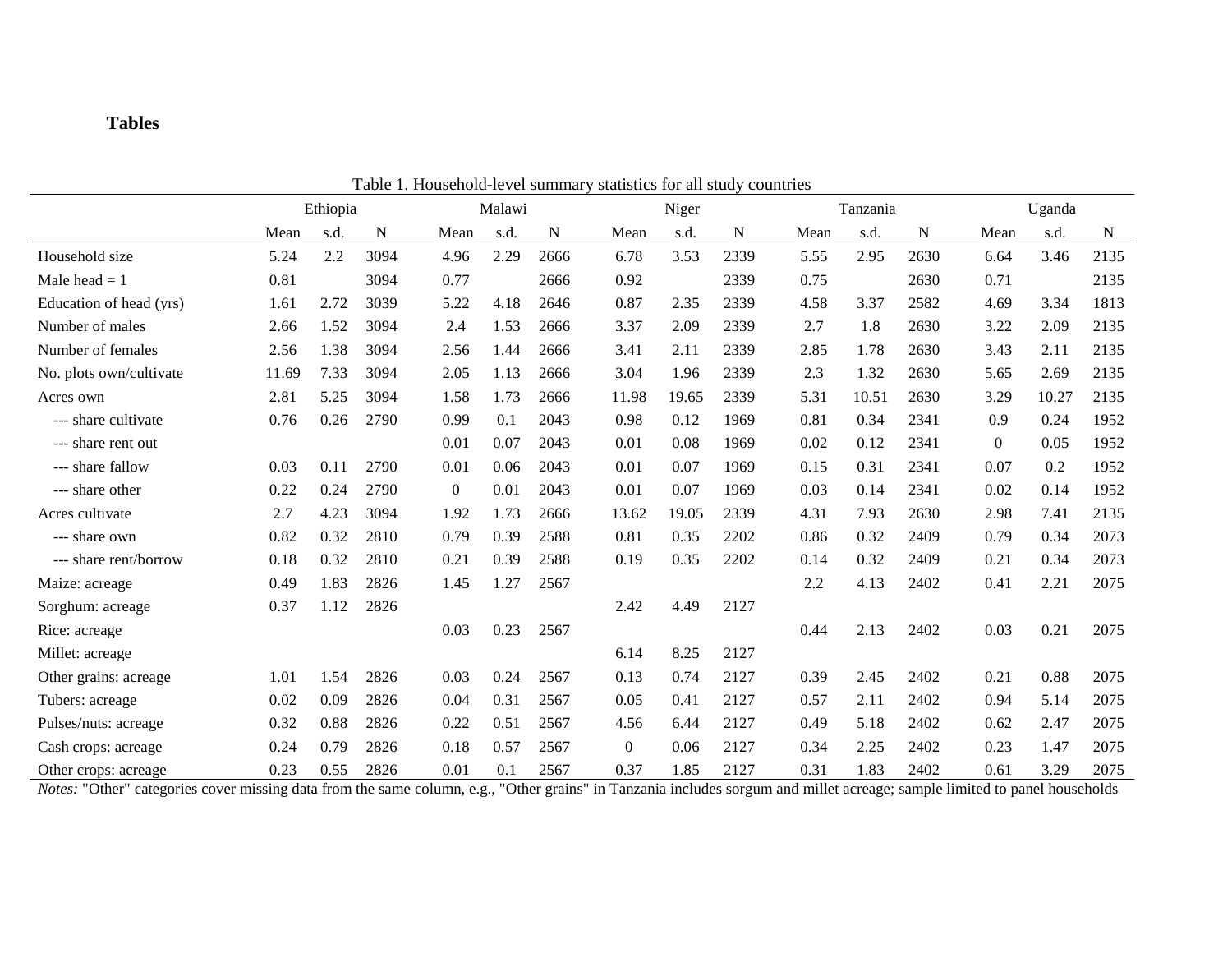|                                    | Ethiopia <sup>*</sup> | Malawi | Niger | Tanzania | Uganda |
|------------------------------------|-----------------------|--------|-------|----------|--------|
| N                                  | 3094                  | 2666   | 2339  | 2630     | 2135   |
| Household rents land out           | 6.1%                  | 0.9%   | 1.2%  | 3.4%     | 0.4%   |
| Household rents land in            | 19.5%                 | 13.1%  | 7.3%  | 6.2%     | 18.1%  |
| Household rents or borrows land in | 30.3%                 | 28.4%  | 27.7% | 23.2%    | 36.6%  |
| Acres rented out (mean)            | 0.500                 | 0.017  | 0.098 | 0.139    | 0.006  |
| Acres rented out (sd)              | 1.344                 | 0.219  | 1.028 | 1.774    | 0.121  |
| Acres rented in (mean)             | 0.480                 | 0.451  | 1.912 | 0.444    | 0.551  |
| Acres rented in (sd)               | 1.382                 | 1.093  | 6.537 | 1.291    | 2.639  |

Table 2. Participation in land rental markets

\*Acres rented out is not identifiable in the ISA Ethiopia data; reported statistics are for "other" uses of land, which appears to be an upper bound on land rentals

| Country  | Activity       | Number of households | Percent hiring workers |
|----------|----------------|----------------------|------------------------|
| Ethiopia | Cultivation    | 3091                 | 18.5%                  |
|          | <b>Harvest</b> | 2666                 | 20.9%                  |
|          | Overall        | 2666                 | 30.2%                  |
| Malawi   | Non-harvest    | 2605                 | 32.6%                  |
|          | Harvest        | 2605                 | 16.0%                  |
|          | Overall        | 2605                 | 42.0%                  |
| Niger    | Preparation    | 2339                 | 19.5%                  |
|          | Cultivation    | 2339                 | 37.4%                  |
|          | Harvest        | 2339                 | 18.6%                  |
|          | Overall        | 2339                 | 47.8%                  |
| Tanzania | Planting       | 2630                 | 18.5%                  |
|          | Weeding        | 2630                 | 18.9%                  |
|          | Fertilizing    | 2630                 | 2.6%                   |
|          | Harvest        | 2630                 | 16.0%                  |
|          | Overall        | 2630                 | 30.8%                  |
| Uganda   | Overall        | 2109                 | 46.8%                  |

# Table 3. Percent of agricultural households hiring labor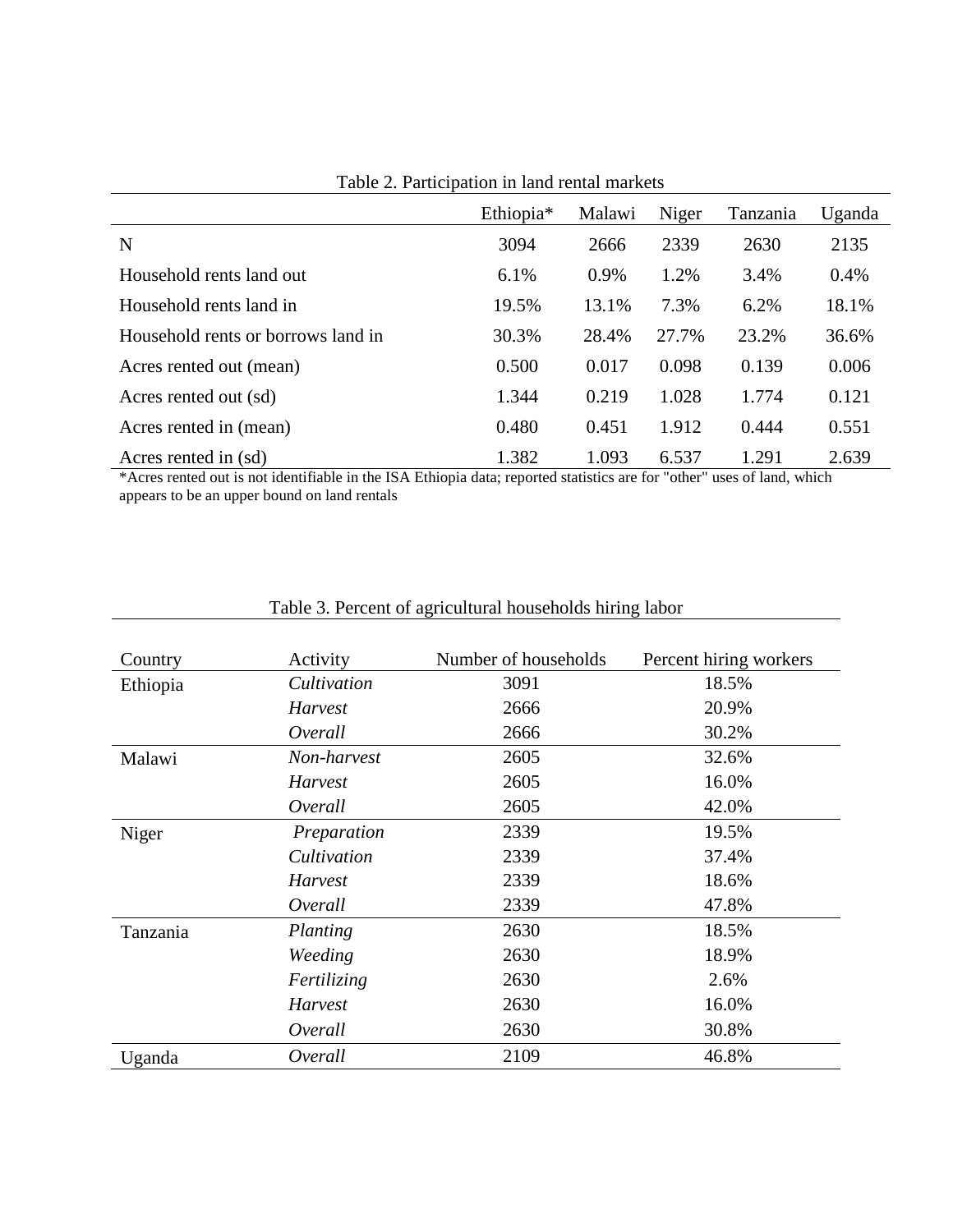| Table 4. Summary statistics of variables used in regressions |          |        |        |          |        |  |  |  |
|--------------------------------------------------------------|----------|--------|--------|----------|--------|--|--|--|
|                                                              | Ethiopia | Malawi | Niger* | Tanzania | Uganda |  |  |  |
| Log labor demand (person-days)                               | 4.257    | 3.851  | 4.287  | 4.332    | 4.756  |  |  |  |
|                                                              | 1.302    | 0.989  | 0.982  | 0.974    | 0.776  |  |  |  |
| Log area (acres)                                             | 0.496    | 0.384  | 2.13   | 1.179    | 0.818  |  |  |  |
|                                                              | 1.332    | 0.82   | 1.124  | 1.05     | 1.001  |  |  |  |
| Log median wage (local curr.)                                | 2.768    | 5.563  | 6.998  | 7.82     | 8.761  |  |  |  |
|                                                              | 1.083    | 0.539  | 0.443  | 0.489    | 0.649  |  |  |  |
| Log HH size                                                  | 1.157    | 0.862  | 1.029  | 1.033    | 1.229  |  |  |  |
|                                                              | 0.457    | 0.454  | 0.46   | 0.498    | 0.571  |  |  |  |
| Prime male share                                             | 0.326    | 0.408  | 0.431  | 0.408    | 0.361  |  |  |  |
|                                                              | 0.207    | 0.229  | 0.185  | 0.233    | 0.223  |  |  |  |
| Prime female share                                           | 0.378    | 0.479  | 0.499  | 0.459    | 0.42   |  |  |  |
|                                                              | 0.21     | 0.238  | 0.167  | 0.229    | 0.226  |  |  |  |
| Elderly female share                                         | 0.136    | 0.071  | 0.027  | 0.078    | 0.124  |  |  |  |
|                                                              | 0.204    | 0.206  | 0.111  | 0.192    | 0.208  |  |  |  |
| ${\bf N}$                                                    | 2499     | 2556   | 2183   | 2346     | 2047   |  |  |  |

Table 4. Summary statistics of variables used in regressions

*Notes:* First row for each variable is the mean, second is the standard deviation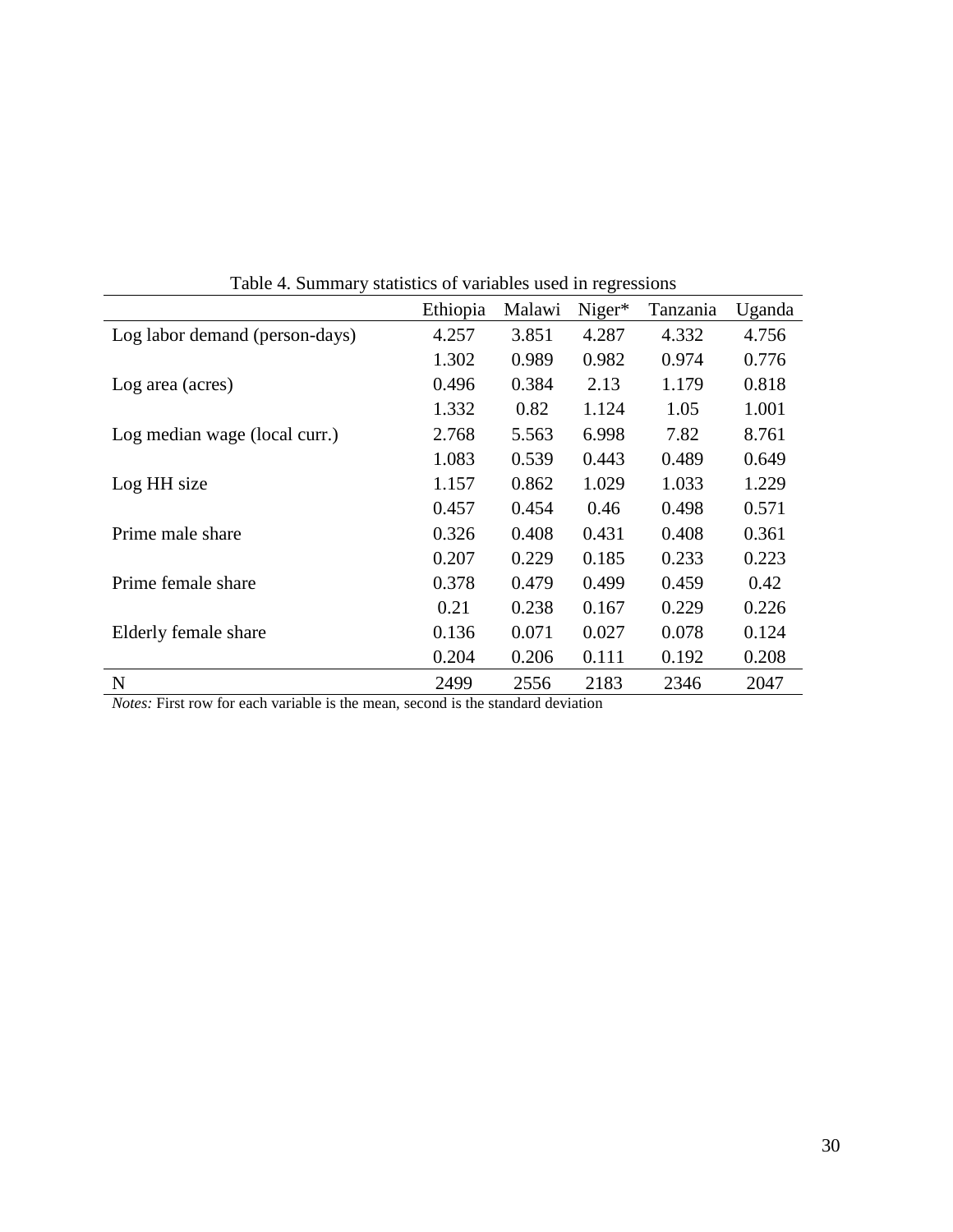|                      | Ethiopia   | Malawi     | Niger      | Tanzania   | Uganda     |
|----------------------|------------|------------|------------|------------|------------|
| Log area (acres)     | $0.489***$ | $0.528***$ | $0.343***$ | $0.444***$ | $0.379***$ |
|                      | (0.040)    | (0.048)    | (0.026)    | (0.027)    | (0.033)    |
| Log median wage      | 0.036      | $-0.121**$ | $-0.155$   | $-0.077$   | 0.012      |
|                      | (0.051)    | (0.052)    | (0.107)    | (0.065)    | (0.043)    |
| Log HH size          | $0.379***$ | $0.399***$ | $0.635***$ | $0.399***$ | $0.211***$ |
|                      | (0.055)    | (0.061)    | (0.061)    | (0.043)    | (0.044)    |
| Prime male share     | $0.446**$  | 0.036      | 0.008      | $-0.085$   | $0.223*$   |
|                      | (0.186)    | (0.140)    | (0.198)    | (0.136)    | (0.128)    |
| Prime female share   | 0.152      | $-0.068$   | $-0.216$   | $-0.147$   | $0.314**$  |
|                      | (0.247)    | (0.132)    | (0.214)    | (0.140)    | (0.131)    |
| Elderly female share | $-0.371**$ | 0.108      | $-0.416$   | $-0.249$   | 0.042      |
|                      | (0.171)    | (0.165)    | (0.286)    | (0.187)    | (0.166)    |
| Constant             | 3.454***   | 3.993***   | $4.045***$ | 4.056***   | 3.869 ***  |
|                      | (0.251)    | (0.283)    | (0.802)    | (0.516)    | (0.402)    |
| R-squared            | 0.33       | 0.278      | 0.301      | 0.321      | 0.312      |
| N                    | 2499       | 2556       | 2183       | 2346       | 2047       |

Table 5. Regression results from parsimonious OLS specification

*Notes:* Standard errors in parentheses; standard errors clustered at the level of the zone (Ethiopia), TA (Malawi), grappe (Niger) or district (Tanzania and Uganda); sampling weights used for all regressions; dependent variable is the log of total labor demand, defined as total person-days employed on all plots; children under age 15 are counted as 0.5 adults; harvest labor is excluded for ET, MW, NG, and TZ, but included for UG because it cannot be separately distinguished; population shares defined with respect to adults  $>$  age 14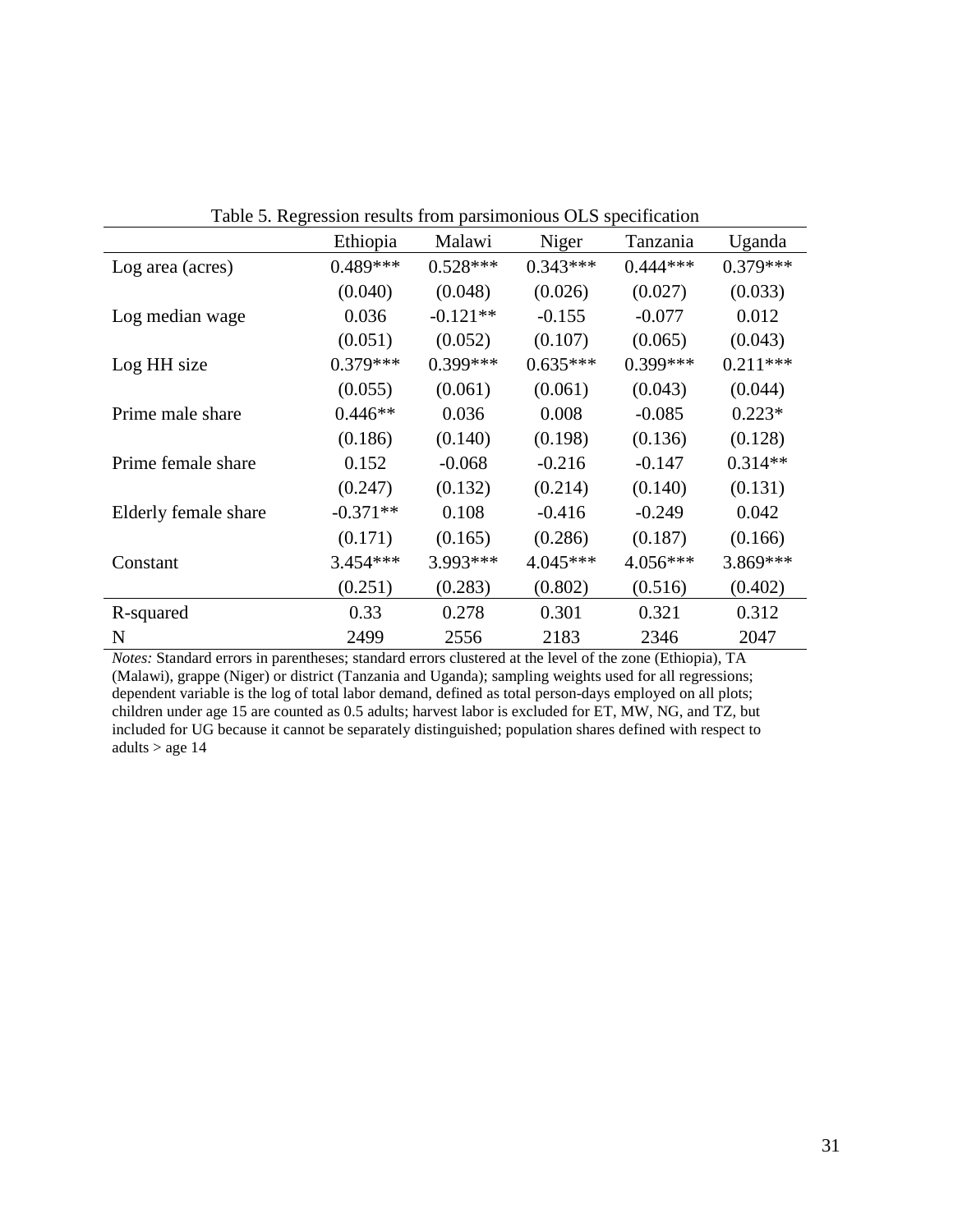| $\frac{1}{2}$ and $\frac{1}{2}$ and $\frac{1}{2}$ and $\frac{1}{2}$ and $\frac{1}{2}$ and $\frac{1}{2}$ and $\frac{1}{2}$ and $\frac{1}{2}$ and $\frac{1}{2}$ and $\frac{1}{2}$ and $\frac{1}{2}$ and $\frac{1}{2}$ and $\frac{1}{2}$ and $\frac{1}{2}$ and $\frac{1}{2}$ and $\frac{1}{2}$ a |            |            |            |            |            |  |  |  |  |
|-----------------------------------------------------------------------------------------------------------------------------------------------------------------------------------------------------------------------------------------------------------------------------------------------|------------|------------|------------|------------|------------|--|--|--|--|
|                                                                                                                                                                                                                                                                                               | Ethiopia   | Malawi     | Niger      | Tanzania   | Uganda     |  |  |  |  |
| Log area (acres)                                                                                                                                                                                                                                                                              | $0.530***$ | $0.447***$ | $0.324***$ | $0.421***$ | $0.380***$ |  |  |  |  |
|                                                                                                                                                                                                                                                                                               | (0.045)    | (0.045)    | (0.029)    | (0.029)    | (0.032)    |  |  |  |  |
| Log HH size                                                                                                                                                                                                                                                                                   | $0.377***$ | $0.515***$ | $0.609***$ | $0.488***$ | $0.237***$ |  |  |  |  |
|                                                                                                                                                                                                                                                                                               | (0.045)    | (0.056)    | (0.070)    | (0.046)    | (0.039)    |  |  |  |  |
| Prime male share                                                                                                                                                                                                                                                                              | $0.531***$ | 0.061      | 0.141      | $-0.078$   | $0.238*$   |  |  |  |  |
|                                                                                                                                                                                                                                                                                               | (0.138)    | (0.128)    | (0.195)    | (0.134)    | (0.137)    |  |  |  |  |
| Prime female share                                                                                                                                                                                                                                                                            | 0.21       | $-0.069$   | $-0.152$   | $-0.124$   | $0.312**$  |  |  |  |  |
|                                                                                                                                                                                                                                                                                               | (0.182)    | (0.129)    | (0.223)    | (0.137)    | (0.138)    |  |  |  |  |
| Elderly female share                                                                                                                                                                                                                                                                          | $-0.214$   | 0.085      | $-0.480*$  | $-0.209$   | 0.028      |  |  |  |  |
|                                                                                                                                                                                                                                                                                               | (0.139)    | (0.166)    | (0.288)    | (0.192)    | (0.166)    |  |  |  |  |
| Constant                                                                                                                                                                                                                                                                                      | $3.230***$ | 3.295***   | 4.052***   | $3.634***$ | 3.019***   |  |  |  |  |
|                                                                                                                                                                                                                                                                                               | (0.132)    | (0.121)    | (0.221)    | (0.120)    | (0.127)    |  |  |  |  |
| District/zone FE                                                                                                                                                                                                                                                                              | Yes        | Yes        | Yes        | Yes        | Yes        |  |  |  |  |
| R-squared                                                                                                                                                                                                                                                                                     | 0.47       | 0.415      | 0.5        | 0.44       | 0.42       |  |  |  |  |
| N                                                                                                                                                                                                                                                                                             | 2765       | 2556       | 2183       | 2364       | 2047       |  |  |  |  |

Table 6. Regression results from parsimonious OLS specification w/ district FE

*Notes:* Standard errors in parentheses; standard errors clustered at the level of the zone (Ethiopia), TA (Malawi), grappe (Niger) or district (Tanzania and Uganda); sampling weights used for all regressions; dependent variable is the log of total labor demand, defined as total person-days employed on all plots; children under age 15 are counted as 0.5 adults; harvest labor is excluded for ET, MW, NG, and TZ, but included for UG because it cannot be separately distinguished; population shares defined with respect to adults  $>$  age 14